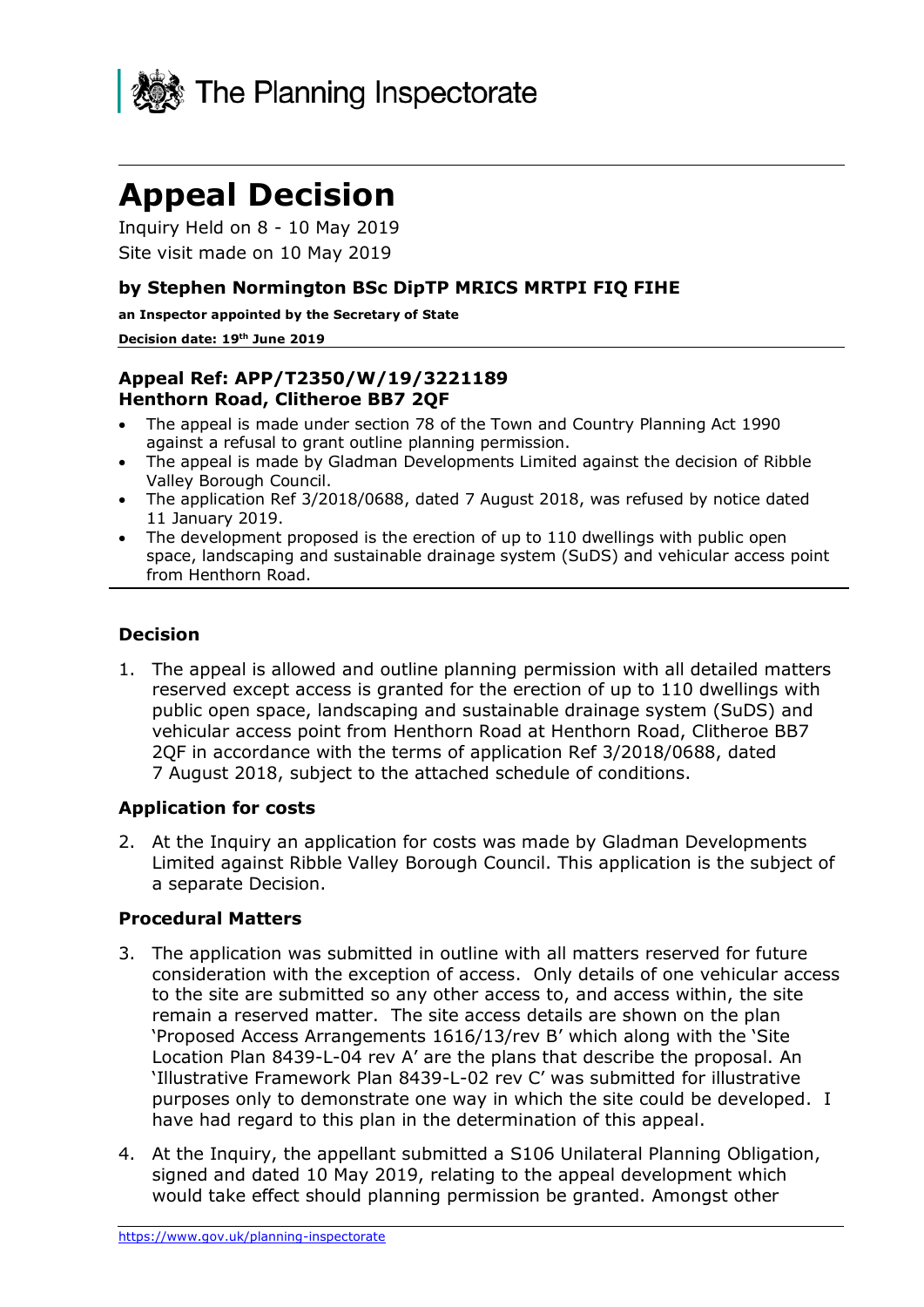matters, the Planning Obligation provides for 30% of the total number of dwellings to be constructed as affordable units, 15% of the total number of dwellings to be of bungalow construction to be occupied by persons over the age of 55, the management arrangements for open space within the site and for contributions towards town centre cycling parking, travel plan, public transport and education provision. A Community Infrastructure Levy (CIL) Compliance Statement was submitted at the Inquiry by the Council. I have had regard to the provisions of the Planning Obligation in the consideration of this appeal and I shall return to this later in this decision.

- 5. Prior to the opening of the Inquiry, three Statements of Common Ground (SoCG) were submitted. These related to general planning matters ('Planning SoCG') and accessibility ('Accessibility SoCG'), both signed and dated 10 April 2019, and 5 year Housing Land Supply SoCG ('HLS SoCG') signed and dated 9 and 10 April 2019.
- 6. A further SoCG relating to the principle of development, signed and dated 2 May 2019, was submitted at the Inquiry ('Principle SoCG'). After the close of the Inquiry a further SoCG, signed and dated 16 May 2019, was submitted containing an updated and agreed list of suggested planning conditions.
- 7. The Inquiry was conducted on the basis of topic based round table discussions in relation to matters of accessibility and 5 year housing land supply. Matters relating to planning policy and the planning balance were considered by the formal presentation of evidence. Although not a matter contested by the Council, highway safety and the effect of the proposed development on the free flow of traffic was of considerable concern to local residents. This issue was dealt with at the Inquiry by a question and answer session with the concurrent involvement of the Appellant's witness dealing with highway matters and an officer from the highway authority. Both responded to related questions from local residents.

## **Main Issues**

- 8. Having taken into account the evidence before me and from what I heard at the Inquiry, the main issues are:
	- Whether the proposed development would be appropriately located, having regard to planning policies that seek to manage the location of housing development.
	- Whether the Council can demonstrate a five year supply of land for housing.
	- Whether the proposal would be an accessible and sustainable form of development with particular regard to the accessibility of the site to services and facilities for future residents in terms of limiting the need to travel and offering a genuine choice of transport modes.

## **Reasons**

## *Background and the proposal*

9. The appeal site comprises an agricultural field off Henthorn Road with boundaries defined by mature hedgerow. It is located on the edge of, but outside, the settlement boundary of Clitheroe and as such is lies within the open countryside.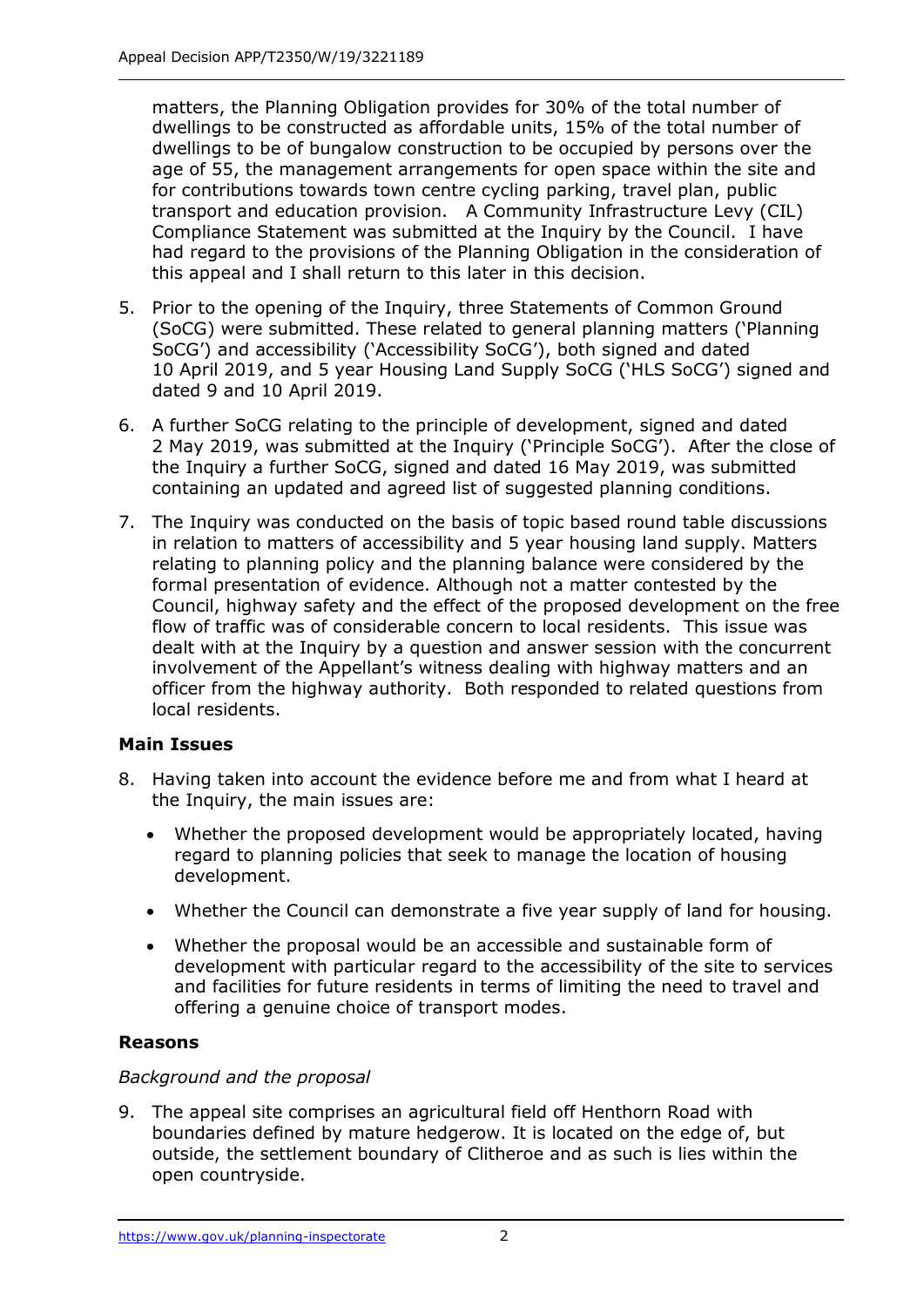- 10. The north eastern boundary of the site adjoins a recently constructed residential development for 270 dwellings on land to the north of Henthorn Road which was granted planning permission on appeal (Ref APP/T2350/A/11/2161186)<sup>1</sup> which for the purposes of this decision letter I have referred to as the Blakewater Road development. To the south east, on the opposite side of the road, a further 130 dwellings are being constructed and is referred to as the Storey Homes site (Ref: 3/2015/0446). To the south west the boundary is shared with a detached residential property known as Siddows Hall, located within substantial grounds, and a field. To the north west is a field and a community park with the River Ribble beyond.
- 11. The submitted plans indicate that the site could accommodate a development of up to 110 dwellings with access provided off Henthorn Road in the vicinity of an existing field access gate. The submitted access arrangement plan (Ref 1616/13/rev B) shows that a 5.5m wide road would be provided at the access point/junction with Henthorn Road, with 2m wide footways either side. The eastern side footway would continue onto Henthorn Road up to the recently formed junction with Blakewater Road. The access arrangement plan also shows a section of Henthorn Road, between the site access and the above mentioned junction, would be widened to provide a 5.5m carriageway.
- 12. The submitted "Framework Plan" shows the broad location of where the dwellings could be sited within the site, with a landscape buffer provided along the site boundaries. This plan also shows the potential location of an on-site play area, an attenuation pond and a proposed footpath/cycleway that would run around the edges of the site and provide pedestrian access to the neighbouring Blakewater Road development and community park to the north.

## *Whether the proposed development would be appropriately located*

- 13. Section 38(6) of the Planning and Compulsory Purchase Act 2004 requires that applications for planning permission must be determined in accordance with the Development Plan unless material considerations indicate otherwise. The Core Strategy 2008-2028 - A Local Plan for Ribble Valley (Core Strategy) was adopted in December 2014 and contains a number of key statements and policies relevant to the consideration of this appeal.
- 14. Core Strategy Key Statement DS1 sets out the settlement hierarchy strategy for the Borough. It seeks to guide development to the most appropriate locations through the identification of groupings of settlements in a hierarchy based upon existing population size, the availability of, or the opportunity to provide facilities to serve the development and the extent to which development can be accommodated within the local area. In that context, Clitheroe is identified as one of three principal settlements which are the highest order settlements within the hierarchy where the majority of new housing development will be located.
- 15. The Core Strategy does not define an up-to-date settlement boundary for Clitheroe. Key Statement DS1 indicates that specific allocations will be made through the preparation of a separate Allocations Development Plan Document. Consequently, the settlement boundaries currently utilised by the policies of the Core Strategy are those defined by the proposals map of the preceding

j  $1$  CD 4.10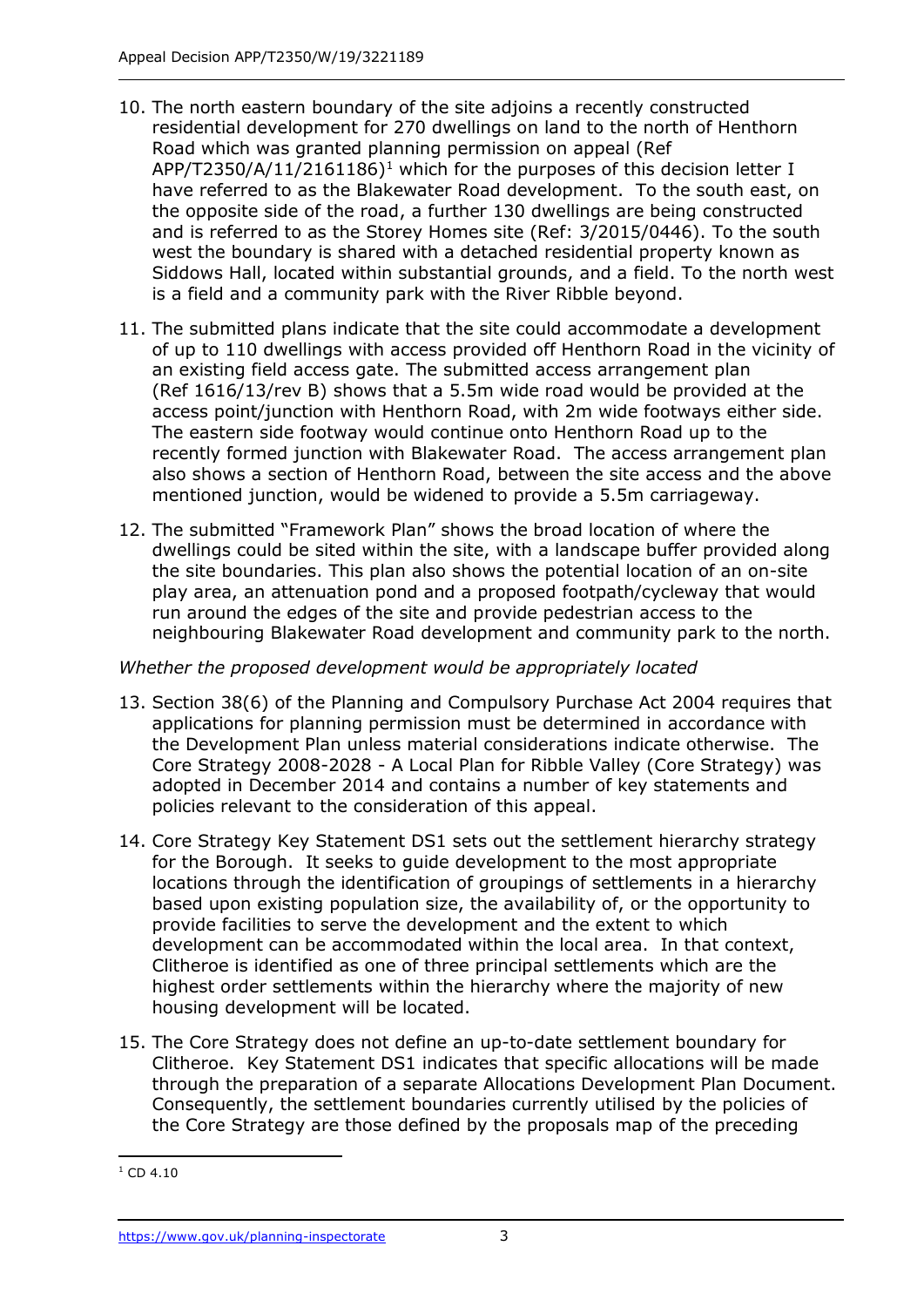Ribble Valley Districtwide Local Plan. It is not a matter of dispute that the site is located outside of, but adjacent to, the existing settlement boundary of Clitheroe and therefore, lies within open countryside.

- 16. Part 1 of Policy DMG2 of the Core Strategy provides 'strategic considerations' for the location of development. It states that "development proposals in the principal settlements of Clitheroe, Longbridge and Whalley and the Tier 1 Villages should consolidate, expand or round-off development so that it is closely related to the main built up areas". Those quoted terms are defined in the Core Strategy glossary. 'Rounding Off' requires development to be within the settlement boundary. However, 'consolidation' is defined as locating development so that it adjoins the main built up area of a settlement. 'Expansion' allows for limited growth of a settlement.
- 17. Conflict with Policy DMG2 is identified as a reason for the refusal of planning permission for the appeal scheme. However, during the Inquiry the Council accepted that the policy is permissive of development that adjoins the settlement boundary and confirmed that development outside the settlement limits of Clitheroe would not necessarily conflict with the provisions of this policy<sup>2</sup>. In this respect, I have no other evidence to suggest that the proposed development would otherwise constitute the consolidation and expansion of the settlement within the context of Policy DMG2.
- 18. Indeed, the Council confirmed that several developments outside of, but adjoining, the settlement boundary of Clitheroe had previously been permitted pursuant to the provisions of this policy. As such, the Council conceded that it would not be correct to conclude that the appeal scheme breaches Policy DMG2 and that the principle of residential development on the site would be appropriate.
- 19. I have also taken into account the emerging Ribble Valley Housing and Economic Development - Development Plan Document (HED DPD) which has been subject to Examination in Public Hearing Sessions which closed on 23 January 2019. The Inspectors report is awaited.
- 20. The HED DPD provides more detailed policy coverage of the key issues of the Core Strategy and includes allocations for residential development. However, this emerging plan does not propose the allocation of the appeal site for development. The Council's approach to settlement limits in the HED DPD is a flexible one as confirmed in the Main Modifications to the document<sup>3</sup>.
- 21. Both main parties agreed at the Inquiry that the provisions of this emerging plan have little relevance to the consideration of the issues in this appeal. Although this HED DPD has reached an advanced stage in the plan making process, and therefore should be afforded moderate weight, other than confirming flexibility in settlement boundaries its content has not been referred to or relied upon in the provision of any evidence in this appeal from any parties. Furthermore, I have been provided with little information as to any other content or relevance that this emerging plan may have in the determination of this appeal.

<sup>-</sup> $2$  Paragraphs 2,5 and 6.13 Mr Plowman's proof of evidence

<sup>&</sup>lt;sup>3</sup> CD 7.04, page 3, section 1, fifth paragraph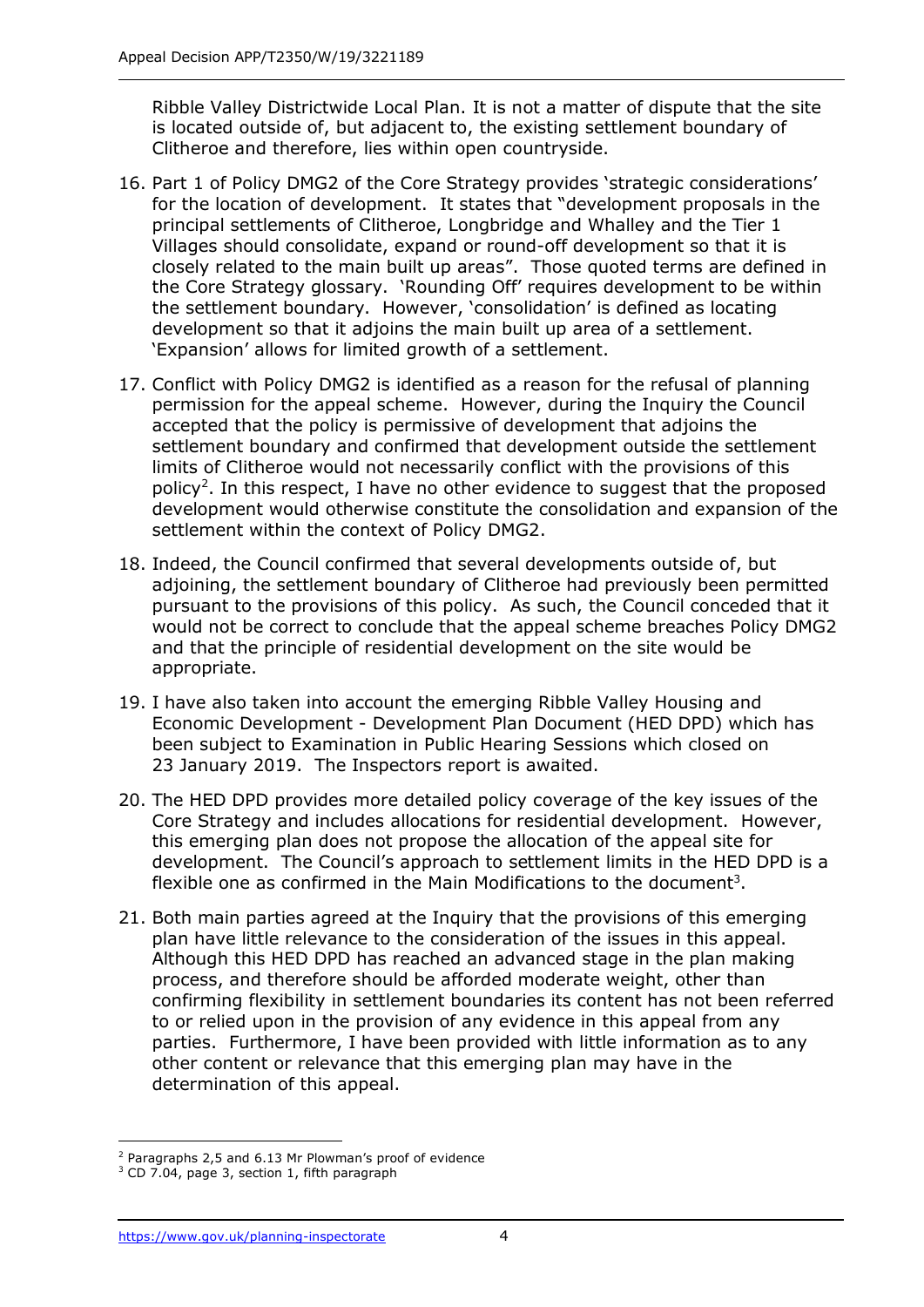- 22. The 'Principle SoCG' states that the sole area of disagreement between main parties as to whether the appeal proposal accords with the development plan is in relation to accessibility of the appeal site. It further states that if it is found that the appeal scheme is accessible then the proposal accords with the development plan and should be approved without delay as per Key Statement DS2 of the Core Strategy which sets out a presumption in favour of sustainable development.
- 23. Subject to the consideration of accessibility and sustainability matters, which are dealt with later in this decision, there is agreement between the main parties that the proposed development would be appropriately located and that there would be no conflict with Policy DMG2 of the Core Strategy. I have no other evidence or reasons to disagree with this view.

## *Five year housing land supply*

- 24. The Appellant contends that the Council cannot demonstrate a 5 year Housing Land Supply (HLS) and therefore considers that the provisions of Paragraph 11 of National Planning Policy Framework (the Framework) is applicable in the determination of this appeal
- 25. Paragraph 11d of the Framework states that where there are no relevant development plan policies, or the policies which are most important for determining the application are out-of-date, permission should be granted unless any adverse impacts of doing so would significantly and demonstrably outweigh the benefits, when assessed against the policies in the Framework taken as a whole. Footnote 7 of the revised Framework advises that policies which may be considered to be out-of-date in relation to applications involving the provision of housing include situations where the local planning authority cannot demonstrate a 5 year supply of deliverable housing sites (with the appropriate buffer, as set out in paragraph 73).
- 26. Therefore, in relation to this proposal, should I find that a 5 year HLS cannot be demonstrated, and that I also find that the appeal scheme is not accessible, then a conclusion would need to be reached whether the harm significantly and demonstrably outweighed the benefits of the appeal scheme. Therefore, to conclude on the main issues in this appeal, as identified above, it is necessary to consider the 5 year HLS position in Ribble Valley.
- 27. The housing requirement set out in Key Statement H1 of the Core Strategy indicates that land for residential development will be made available to deliver 5,600 dwellings, estimated at an average annual completion target of at least 280 dwellings per year over the plan period 2008 to 2028. The Council's latest position on 5 year HLS is set out in the Housing Land Availability Statement dated 30 September 2018<sup>4</sup> (HLAS). The base date for the HLAS is 30 September 2018 and the document identifies housing delivery over each of the subsequent 5 years. The deliverable supply set out in the HLAS does not include any of the proposed allocations in the HED DPD.
- 28. Following the publication of the Housing Delivery Test for 2018, both main parties agree that a 5% buffer should be applied to the housing requirement. Taking into account previous years delivery shortfalls, the Council's latest

j

<sup>4</sup> CD 5.02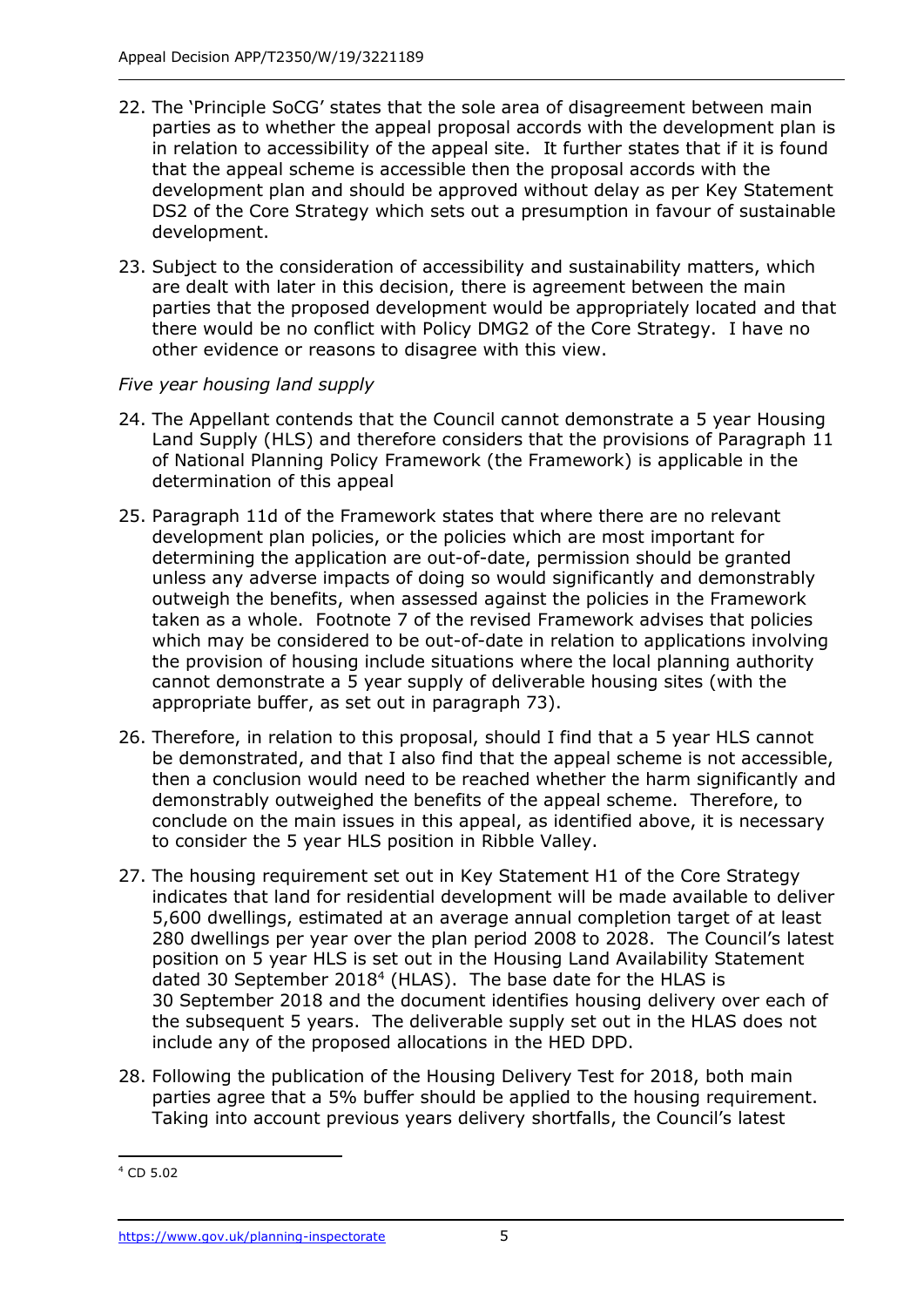updated housing land supply position presented at the Inquiry<sup>5</sup> is identified as 5.75 years. This comprises of an identified five year supply of 2,385 dwellings with an agreed annual requirement of 415 dwellings.

- 29. The appellant disputes the above figure and considers that the Council can only demonstrate 4.86 years HLS. The primary reasons for this difference from the Council's position is that the appellant contends that the Council's calculations on lead-in-times to commence development and build-out-rates on five sites included in the September 2018 Housing Land Availability Statement (HLAS) are overly optimistic. In particular, that the Council has failed to consider comparable sites to determine lead-in-times and build-out-rates and instead has relied on SoCG's and discussions with house builders regarding their anticipated house building start dates and build rates. The five disputed sites are considered below.
- 30. *Higher Standen Farm* This site has outline planning permission for 1,040 dwellings. Phase 1, which has detailed consent for 228 dwellings, commenced development in September 2017 and is under construction by a single developer. As at 31 March 2019, 45 dwellings had been completed. The Council referred to a SoCG with the housebuilder which indicates an intention to complete 50 dwellings from Phase 1 by 30 September 2019 (Year 1), 50 by 2020 (Year 2), 48 by 2021 (Year 3), 45 by 2022 (Year 4) and 13 by 2023 (Year 5). Phase 2 is expected to produce 20 dwellings by Year 3, 40 by Year 4 and 40 by Year 5. The Council indicates that the housebuilder's business plan provides for 65 dwelling completions per annum.<sup>5</sup> The appellant considers these delivery rates to be too optimistic as experience of the housebuilder's other site in the Borough is delivering 29 dwellings per annum. Other large sites in the area are delivering 30 dwellings per annum. Notwithstanding the SoCG with the housebuilder, the delivery of 65 dwelling per annum appears overly optimistic when compared with delivery rates on most other single developer site within the Borough. I have taken into account the fact that the 'Monks Cross' site has achieved delivery of approximately 50 dwellings per annum by a single developer and in taking a pragmatic approach, whilst recognising the housebuilders business objectives, I consider that a lower delivery rate of 35 dwellings to be more reasonable and the contribution from this site is more likely to be around 175 dwellings in the five year period to 2023. As such, 133 dwellings should be removed from the 5 year supply
- 31. *Chipping Lane, Longbridge* This site has permission for 311 dwellings with the first dwelling completed in November 2018. This is also a single developer site. A SoCG with the housebuilder indicates the delivery of 246 dwellings by 30 September 2023<sup>5</sup>. For the same reasons as identified with the site above, the delivery rates for this site also appear to be overly optimistic. The identified delivery of 20 dwellings in Year 1 is agreed between the main parties but thereafter I consider that 35 dwellings per annum is likely to more realistic and the contribution from the site likely to be around 160 dwellings in the 5 year period. Therefore, 86 dwellings should be removed from the 5 year supply identified in the identified in updated housing land supply position.
- 32. *Land south-west of Barrow and west of Whalley Road* This site has outline planning permission for 504 dwellings. Phase 1 (183 dwellings) is under

j <sup>5</sup> Inquiry Document 1 - Updated 5 year housing supply table and Scott Schedule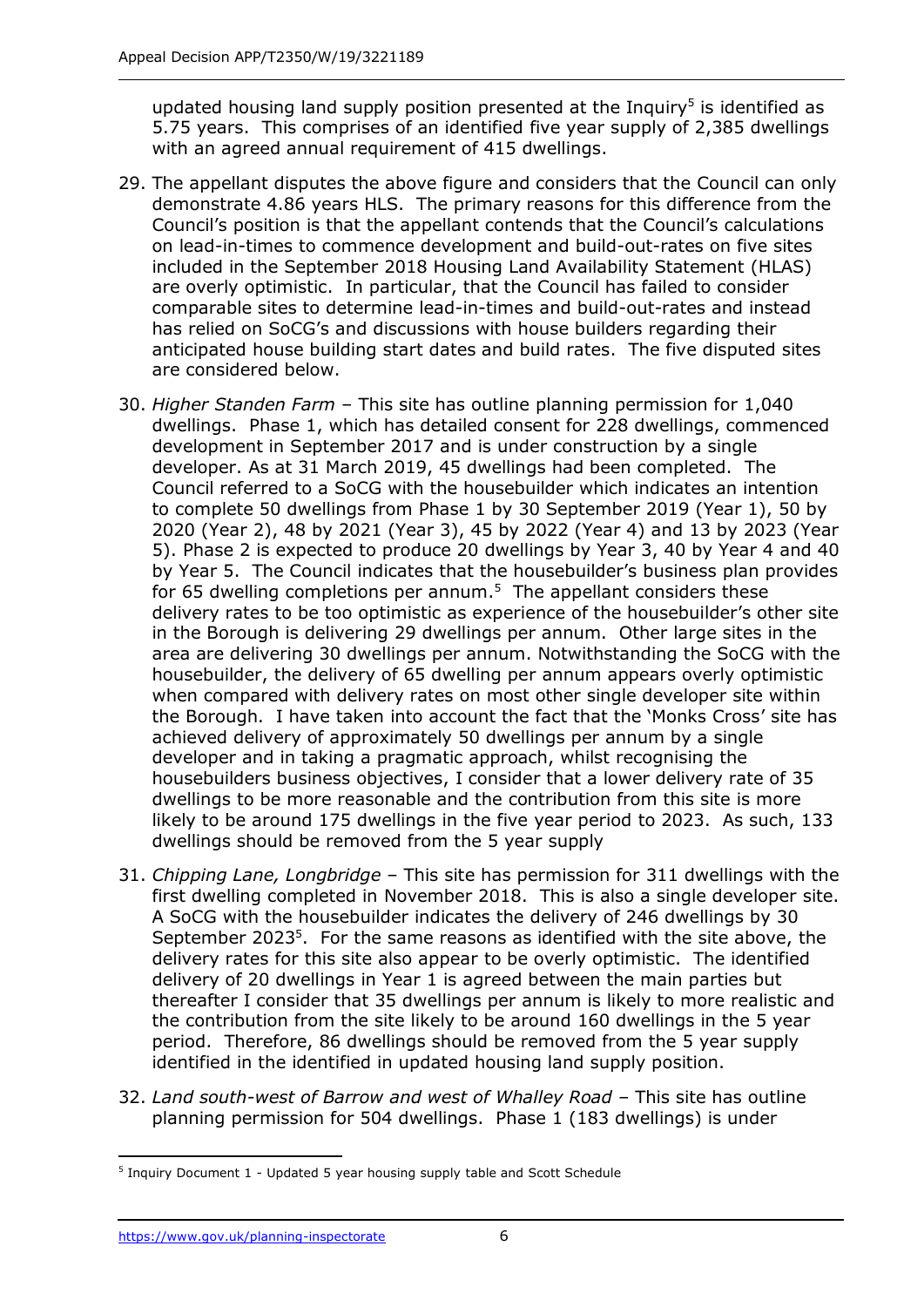construction. A reserved matters planning application for 233 dwellings on Phase 2 has been submitted by another housebuilder. The Council indicate that permission for Phase 2 would be expected to be granted by July 2019. The appellant does not dispute the Council's expected delivery rates but considers that the lead-in time to be optimistic and that delivery should commence in 2020/21 as opposed to the Council's view that delivery will commence in 2019/20. The Council referred to an email<sup>6</sup> from the housebuilder which suggests that 20 units could be completed by 2020 (as opposed to 30 by 2020 in the HLAS). The appellant considers that average lead-in times in the area are around 16.25 months and as such completions could not be expected until 2021. I agree with the appellant that the delivery of 30 dwellings by 2020 is optimistic. However, the prospective housebuilder on this site has a track record of delivery in the Borough and, on the basis of the evidence before me, I consider that it would be unreasonable to suggest that no dwellings would be constructed in Year 2. Therefore, I consider that the housebuilder's suggestion that 20 dwellings would be constructed in Year 2 would not be unreasonable. Therefore 10 dwellings should be deducted from the five year supply.

- 33. *Land off Waddington Road*  This site has planning permission for 208 dwellings. The anticipated delivery rates are not disputed. However, both main parties agree that the lead-in period would mean that it is unlikely that 30 dwellings would be delivered in Year 2, as identified in the HLAS. Delivery of these 30 dwellings is unlikely to occur until Year 3 with an annual supply of 50 dwellings from this site thereafter. Therefore, I agree that 50 dwellings should be deducted from the five year supply.
- 34. *Land off Henthorn Road*  This site lies to the south east of the appeal site and has outline planning permission for 24 dwellings. A SoCG identifies that 12 dwellings are intended to be delivered in each of the Years 2 and 3. This trajectory is included in the HLAS. The appellant considers that this site does not meet the test of "deliverable" as set out in paragraph 74 of the Framework and Paragraph 3-036 of the Planning Practice Guidance (PPG). This is on the basis that the SOCG has been agreed with the site promoter and there is no 'site developer' who can commit to the trajectory for this site. The Council indicate that it would not be unreasonable to suggest that 12 dwellings would be provided in Years 4 and 5 particularly as the site promoter has indicated developer interest and that the site access is to be provided through the Storey Homes site that is currently under construction thereby minimising the some of the initial infrastructure requirements. On the basis of the evidence provided by the Council, I consider that it would be unreasonable to agree with the appellant's suggestion that there would be no delivery from this site during the five year HLAS period. In my view, the Council's suggested revised delivery of 12 dwellings in Years 4 and 5 would not be an unreasonable approach to take at this stage. Therefore, there should be no deduction from the 5 year supply.
- 35. Discussions during the Inquiry resulted in the Council changing its approach regarding the contribution that small sites (less than 10 dwellings or less than 0.4 hectares) and windfall allowance would make to the five year supply. At the round table discussion the Council agreed that 297 dwellings should be used as the figure for small sites with planning permission and small windfall sites and not 378 as originally identified. This was on the basis that a number

j

<sup>6</sup> Inquiry document 5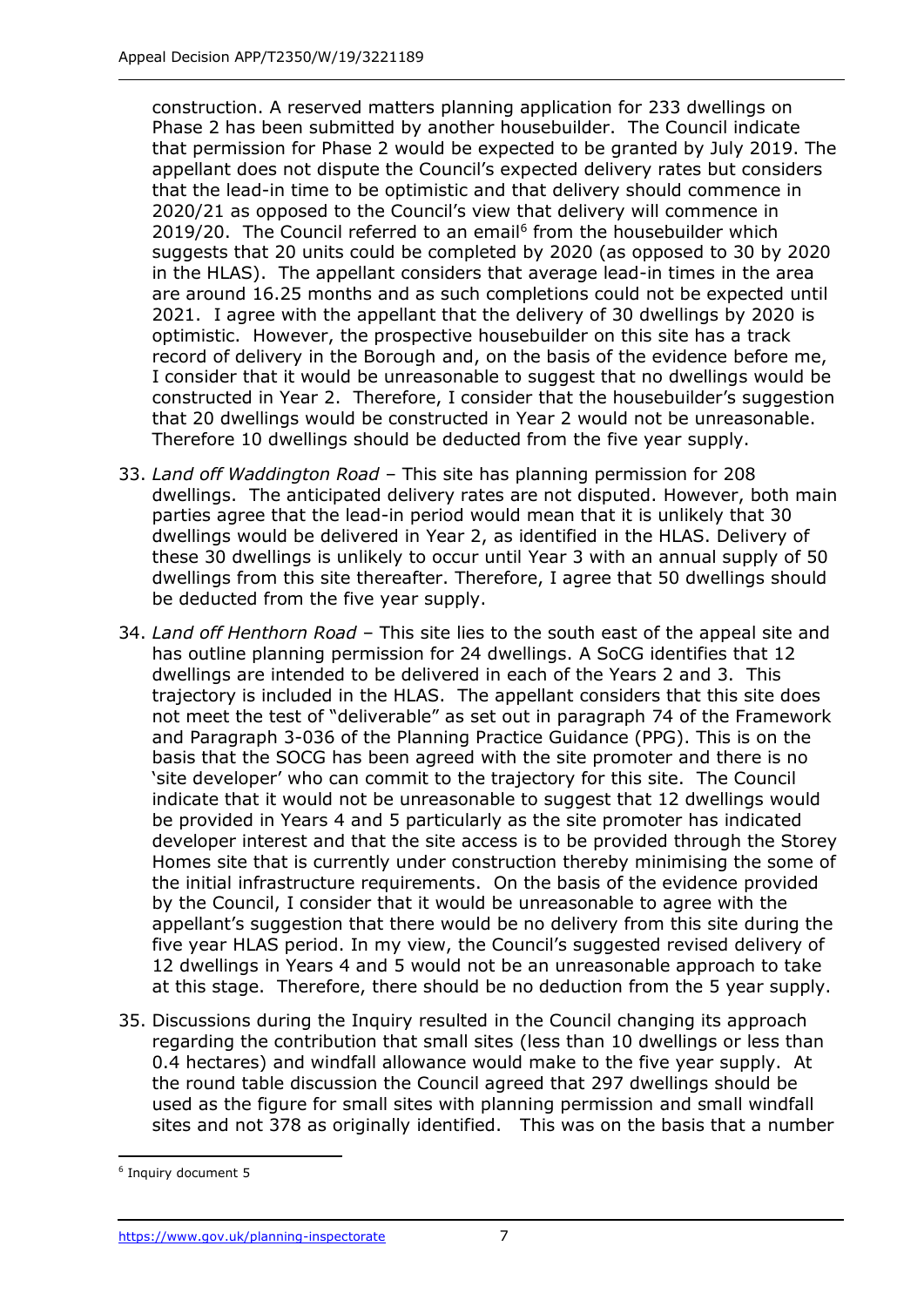of completed dwellings identified by the Council were on sites larger than 0.4 hectares. The Council's revised approach is reasonable and has been reflected in the updated housing land supply position presented at the Inquiry<sup>7</sup>.

- 36. The appellant also considers that the Council should have taken into account the Inspector's findings in the 'Woolpit' appeal decision $<sup>8</sup>$  and considers that the</sup> Council's approach to validate the HLAS by seeking statements of common ground with developers/promoters to justify its delivery predictions after its publication is erroneous. The appellant considers that the Council's approach places doubt on the validity of the content of the HLAS.
- 37. However, I consider that there are material differences between the circumstance in that appeal regarding housing land supply and those in this case. In particular, in the Woolpit case the Inspector indicated that the five year housing land supply calculation undertaken by the Council was, in effect, guesswork, which the Council subsequently sought to validate. The Inspector criticised the Council for failing to engage with developers/promoters. In the appeal case before me there is some evidence of engagement with promotors and developers prior to the HLAS and the subsequent post November 2018 contact and statements of common ground simply seek to discover the current position regarding delivery on the ground and future intentions. This is a reasonable sense check to undertake. Consequently, I do not consider that the 'Woolpit' decision has any material bearing on the consideration of the issues in this case.
- 38. I accept that there is a degree of subjectivity in the data on lead-in times and building rates provided by housebuilders. Equally, there is some subjectivity in the use of comparable information. However, in taking a pragmatic approach with regard to the disputed sites, and on the basis of the evidence before me, I consider that the Council's housing land supply should be reduced by 279 dwellings in total during the five year period from that shown on the updated five year housing supply table from 1 October 2018 to 30 September 2023. The number of dwellings should therefore be reduced to 2106. As a consequence, I find that the deliverable housing land supply demonstrated is 5.07 years (2106 divided by the agreed annual requirement of 415 dwellings per annum).
- 39. For the above reasons, I find that the Council can demonstrate a 5 year HLS. Consequently, the Council's policies for the supply of housing as set out in the Core Strategy remain up to date and the tilted balance as set out in paragraph 11d of the Framework is not engaged.

## *Accessibility and Sustainability*

- 40. The reasons for the refusal of planning permission refer to a conflict with Policy DMG3 of the Core Strategy. However, the Council confirmed that this is not a prescriptive policy but simply identifies matters that will carry considerable weight in decision-making.
- 41. In particular, Policy DMG3 identifies that considerable weight will be attached to the availability and adequacy of public transport, and associated

j <sup>7</sup> Inquiry Document 1 - Updated 5 year housing supply figure and Scott Schedule

<sup>8</sup> Appeal Ref APP/W3520/W/18/3194926 – CD4.03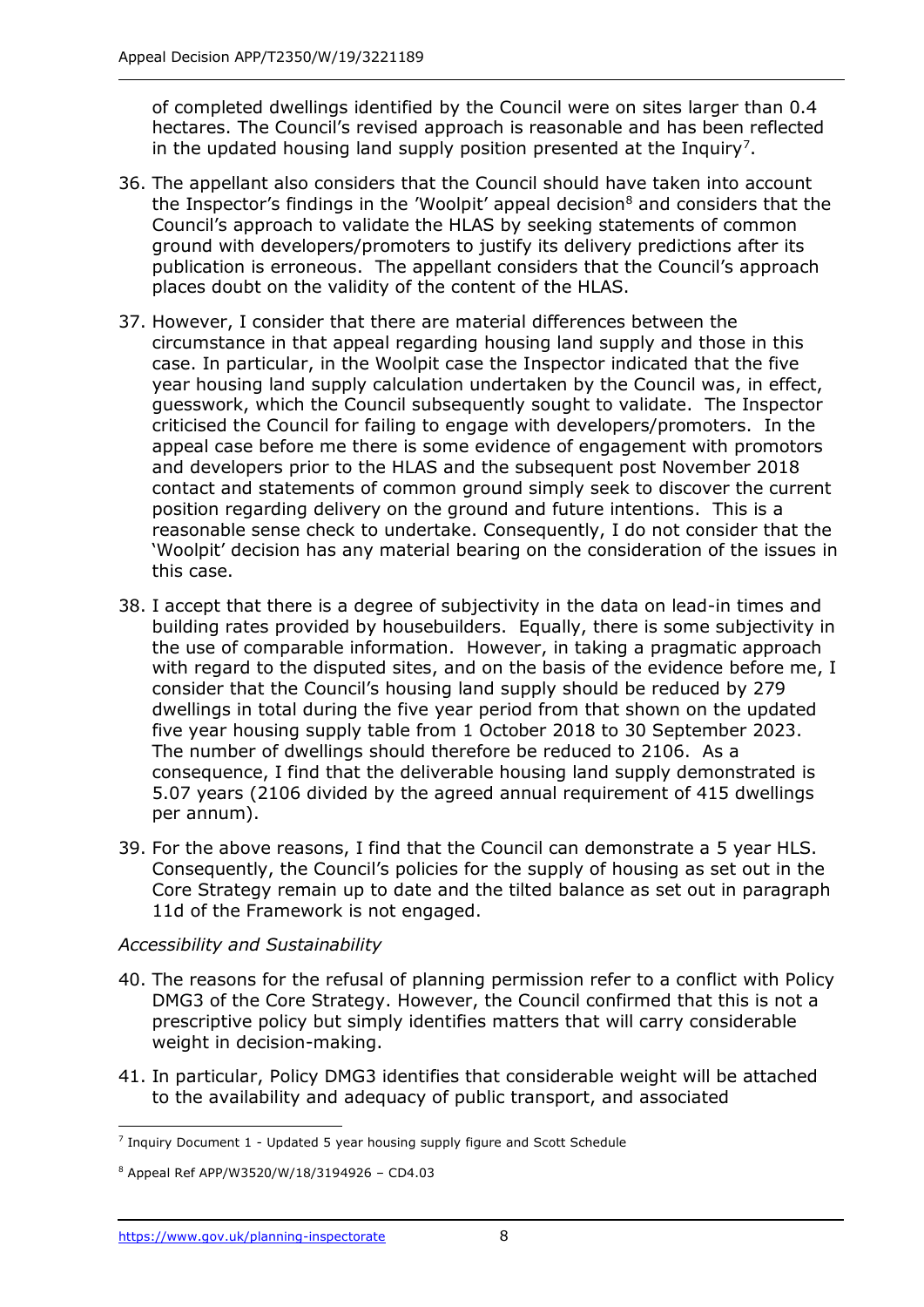infrastructure to serve those moving to and from the development. Amongst other matters, it identifies that such weight will be applied to the relationship of the site to the primary route network; the extent to which provision is made for access to the development by pedestrian facilities, cyclists and those with reduced mobility; proposals which promote development within existing developed areas or extensions to them at locations which are highly accessible by means other than the private car; proposals which locate development in areas which maintain and improve choice for people to walk, cycle or catch public transport rather than drive between homes and facilities.

- 42. Both main parties identified that the most important Core Strategy policy consideration regarding the accessibility of the proposed development is Key Statement DMI2. This key statement, amongst other matters, identifies that development should minimise the need to travel and should incorporate good access by foot and cycle and have convenient links to public transport to reduce the need to travel by car. It further states that, in general, schemes offering opportunities for more sustainable means of transport and suitable travel improvements will be supported.
- 43. The reasons for refusal of outline planning permission identified that "due to the site's location, with a lack of cycling or suitable pedestrian access to the town centre, future residents will be wholly reliant on the car". At the Inquiry the Council provided no substantive evidence regarding the alleged inadequacy of cycling opportunity into the town centre. Moreover, the Council accepted that access to the town centre by cycling was adequate and that there were no concerns regarding the qualitative aspects of available routes. I have no reasons to disagree with this view.
- 44. Concerns were expressed by the Council regarding the lack of facilities within the town centre for cycling parking. However, the submitted planning obligation provides a financial contribution of £10,000 towards the cost of such facilities. Taking these factors into account I do not consider that there are any substantive reasons to suggest that there would be any material lack of cycling access to the town centre.
- 45. At the Inquiry it was agreed that accessibility concerns were only in respect of the walking distance into the town centre and the availability of public transport to serve the proposed development. In this context, as outlined above, Key Statement DSI2 of the Core Strategy was agreed as being the principal policy consideration regarding this issue.
- 46. The appeal site is located at the extreme edge of the urban area and approximately 2km from the town centre and Clitheroe Railway Station. The 'Accessibility SoCG' confirms that within approximately 1km of the site is a convenience store (McColls) on Henthorn Road, the Edisford Primary School and bus stops on Henthorn Road, Blakewater Road/Lune Road and Garnett Road.
- 47. The Illustrative Framework Plan (Ref 8439-L-02 rev C), shows pedestrian access to the Blakewater Road development to the north east and to the community park to the north from which access can be gained to the Leisure Centre, Swimming Pool and Spar convenience store on Edisford Road. In my view, all of these facilities are within an easy walk from the appeal site.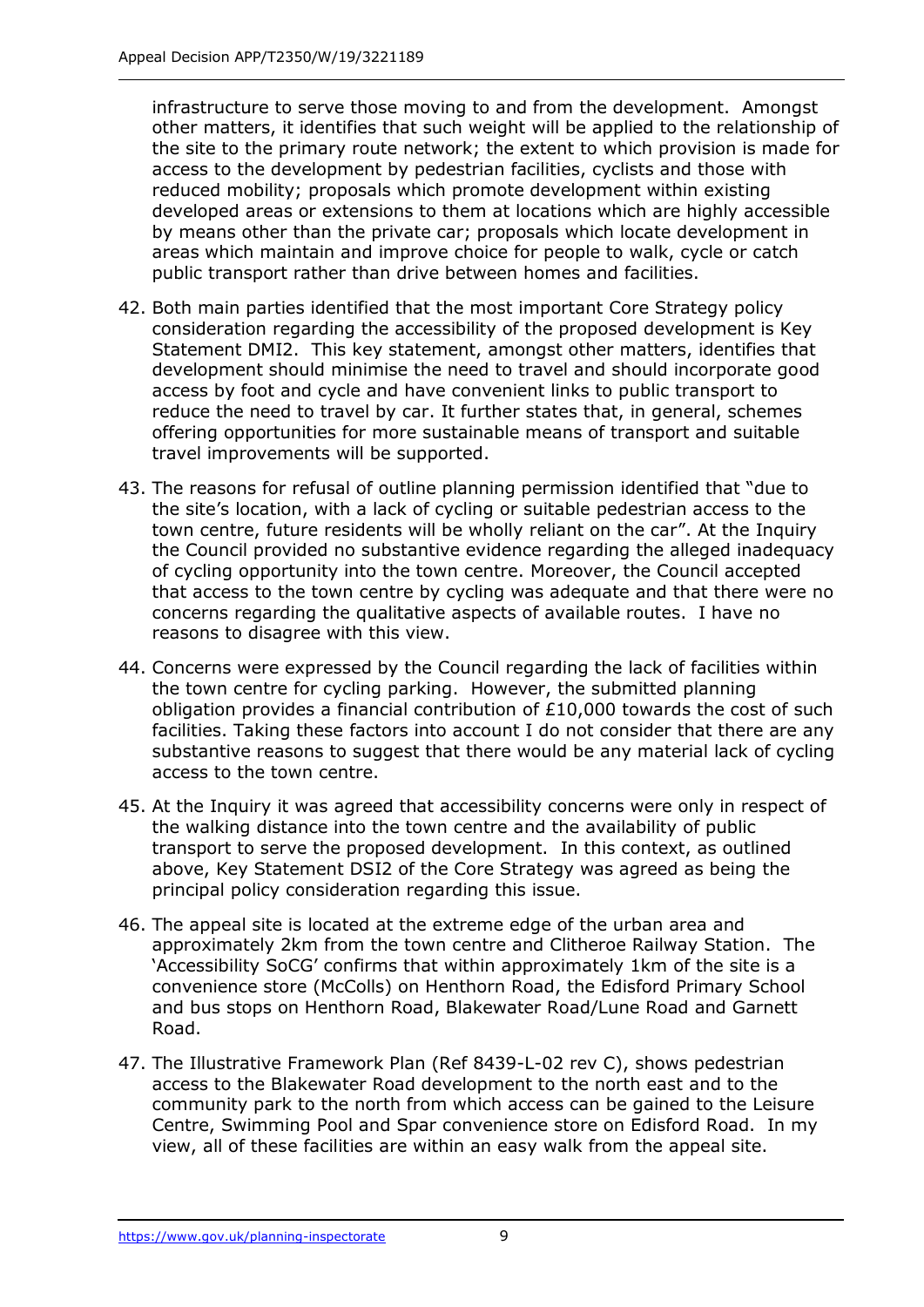- 48. The proposed site access arrangements show that a 2m width footway would be formed on both sides of the junction with Henthorn Road and continue to the north east to meet the existing footway network along Henthorn Road. The appellant provided evidence of a variety of footway widths in the vicinity of the appeal site and leading to the town centre<sup>9</sup>. The submitted evidence shows that existing footway widths are consistently between approximately 1.7m to 2.2m along the northern side of Henthorn Road leading up to the town centre and benefit from an acceptable surface and street lighting. These widths were not disputed by the Council. Although there may be localised street furniture and other minor impediments that may cause reductions in width, overall I consider that the footway infrastructure in the vicinity of the site to be adequate for the range of users including those persons requiring the use of mobility equipment.
- 49. There is some dispute between the main parties regarding the application of relevant guidance regarding journeys undertaken on foot. The appellant identified the National Travel Survey 2017<sup>10</sup> which indicates that 81% of trips under 1 mile (1.6KM) are made by foot. Both parties refer to the CIHT document 'Guidelines for Providing for Journeys on Foot<sup>'11</sup> which indicates that the preferred maximum distance to walk to town centres, commuting/school and journeys elsewhere is 800m, 2,000m and 1,200m respectively.
- 50. Reference was also made to the Manual for Streets<sup>12</sup> (MfS) which identifies that 'walkable neighbourhoods are typically characterised by having a range of facilities within 10 minutes (up to about 800m) walking distance of residential areas in which residents may access comfortably on foot'. However, paragraph 4.4.1 of MfS identifies that this is not an upper limit and further adds that walking offers the greatest potential to replace short car trips, particularly those under 2km.
- 51. The Council considers that basic facilities are beyond acceptable walking distances as indicated in the CIHT Guidelines. In the Council's view, the appeal proposal does not meet an acceptable standard of accessibility. This view is also supported by local residents and interested parties.
- 52. In my view a degree of realism needs to be applied to the distances in the guidance and the locational circumstance of the appeal site. It is clear that there are a range of facilities within an easy walk of the site. Although the town centre is 2,000m away, the routes to it are relatively direct on good footway infrastructure. The walk from the appeal site to the town centre, which I undertook at the site visit, was neither unduly lengthy nor strenuous. I consider that some residents are likely to walk into the town centre as a matter of choice.
- 53. Although Henthorn Road is relatively straight and level, I recognise that local topography on the close approach to the town centre has, in parts, moderate gradients. However, this is common to residents wherever they live in Clitheroe and is no more or less a deterrent to walking for residents of the appeal site than is typical for existing residents.

j

<sup>&</sup>lt;sup>9</sup> Figure 2 and page 18 Mr Helme's proof of evidence

<sup>&</sup>lt;sup>10</sup> CD 10.02 and Appendix E Mr Helme's proof of evidence

<sup>&</sup>lt;sup>11</sup> Chartered Institute of Highways and Transportation - CD 10.06 and Appendix G Mr Helme's proof of evidence <sup>12</sup> CD 10.01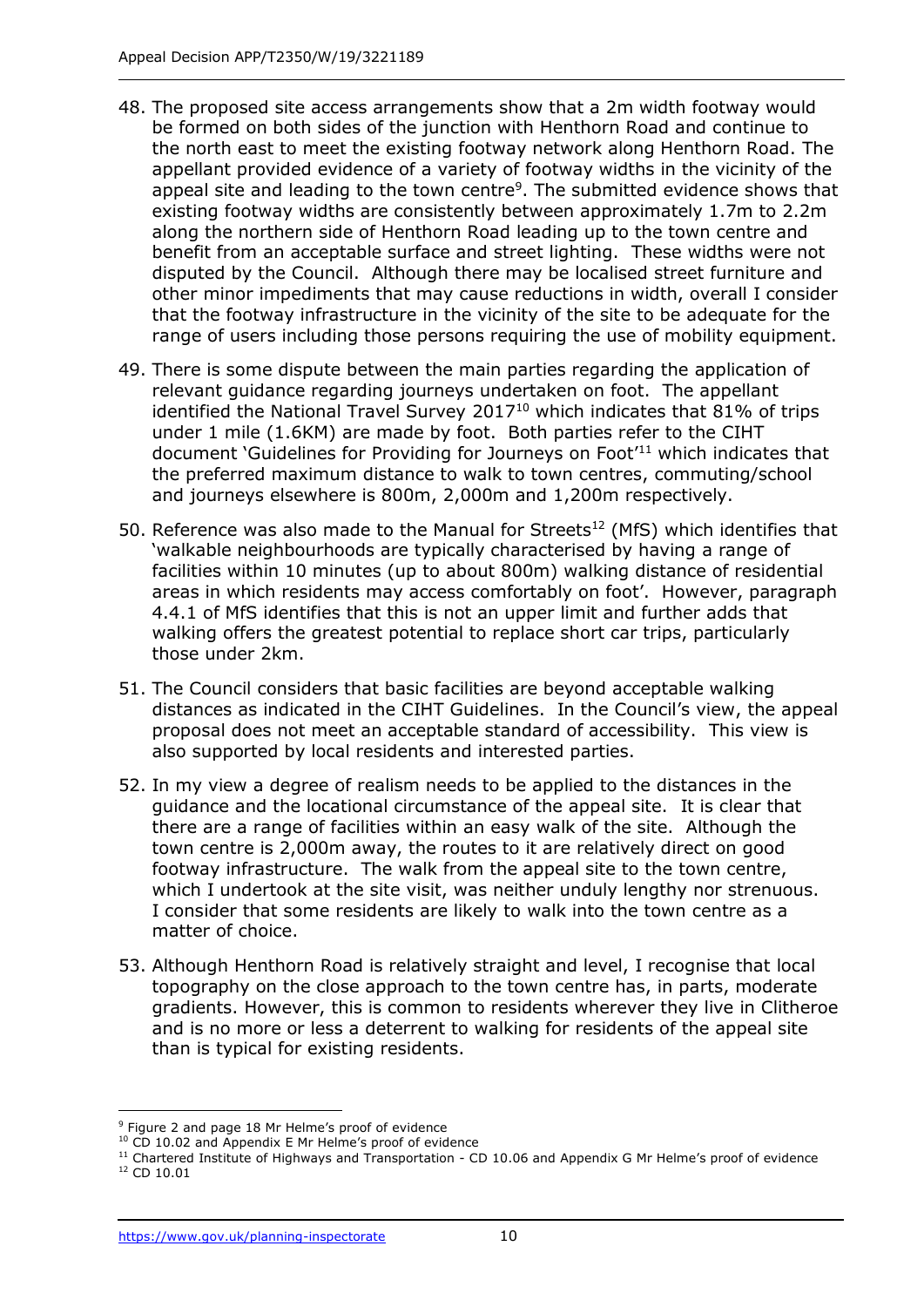- 54. Furthermore, there is little material difference in the walking distances to the town centre and those nearer facilities for the prospective residents of the appeal site and those of the Blakewater Road development to the north west, that was granted on appeal, and the Storey Homes development currently under construction to the south east. The residents of these developments would predominantly use the same routes to facilities and the town centre as those walking from the appeal site.
- 55. Taking the above factors into account, I consider that the proposed development would be adequately accessible to local facilities and the town centre by means of walking.
- 56. With regard to public transport, there is a relatively frequent bus service operating near to the appeal site. Service No 2 calls at a stop approximately 325m from the appeal site<sup>13</sup> on Lune Road/Blakewater Road and functions as a town circular service including a stop close to Clitheroe Railway Station. Other stops are within easy walking distance on Garnett Road and Henthorn Road. This service runs at half hourly intervals between 07.27 hours and 18.27 hours Monday to Saturday.
- 57. The No 2 service is currently assisted by a financial contribution, secured through a planning obligation attached to the permission for the Blakewater Road development, which is paid annually until December 2021. Thereafter, the Council indicate that the service may revert to a hourly frequency or cease to operate if there were to be insufficient patronage.
- 58. The submitted planning obligation in respect of this appeal would provide for a financial contribution of £40,000 per annum over a period of 5 years to enable the continuation of the current frequency of the No 2 service until 2026. The appeal proposal also has the potential to generate additional patronage and establish public transport 'habits' that could enable the service to be sustained on a commercial basis beyond 2026.
- 59. There is a school bus service (Service No 686) which calls within 800m of the appeal site at bus stops on Garnett Road and provides a service to Bowland County High School on school days only. There are also school bus services which call at stops within 1200m of the appeal site on Edisford Road (Service Nos 510 and 645) and provide a service to Clitheroe Royal Grammar School, Bowland County High School and Ribblesdale High School. In my view, there is an acceptable degree of public transport service provision in the vicinity of the appeal site.
- 60. The Council and local residents consider that the bus stop on Lune Road/Blakewater Road for the No 2 service to be inadequate and that the planning obligation for the Blakewater Road development envisaged that a 'Quality Bus Stop' should have been provided. However, I have no evidence to suggest that there is any breach of the planning obligation attached to the permission for that development in terms of the bus stop provision that has been made. The fact remains that the bus stop is there and is operational.
- 61. In addition, the Council and local residents expressed concerns that the No 2 bus service timetable is not compatible with some working hours of those

j <sup>13</sup> Appendix 1 Accessibility SoCG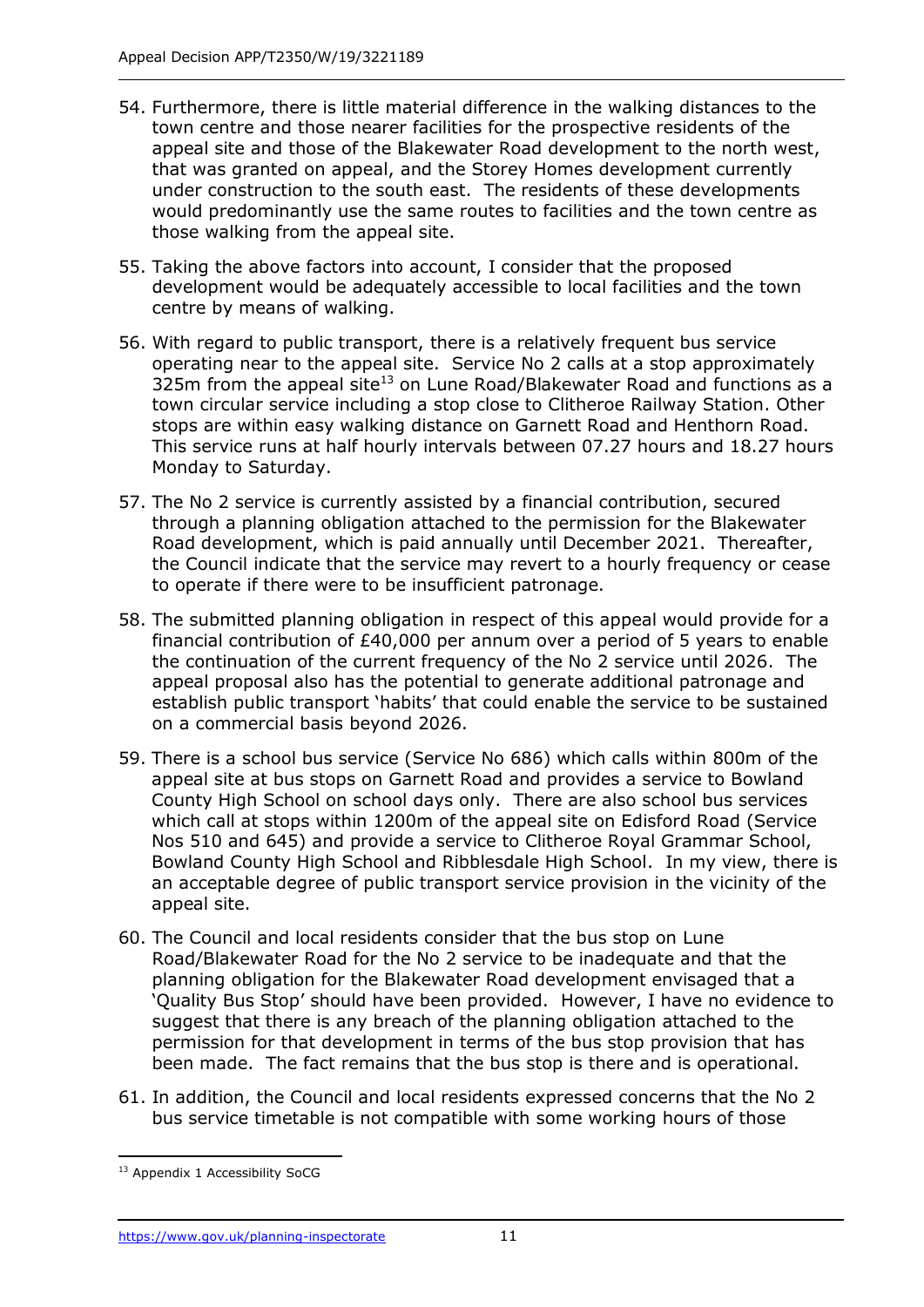residents on shift patterns or those who may wish to travel beyond Clitheroe by public transport. Whilst this may be the case, a degree of realism also needs to apply here. I accept that some residents of the proposed development would need to use the private car to access employment opportunities. Nevertheless, the No 2 service does operate during typical workplace start and finish times and offers some genuine opportunity for the use of public transport to be made to access employment.

- 62. In the response to the consultation on the planning application, the highway authority identified that accessibility to public transport for the proposed development is good.<sup>14</sup> Furthermore, the Travel Plan submitted with the planning application<sup>15</sup> identifies a range of measures to promote the use of alternative transport modes other than the private car for which the submitted planning obligation provides for a financial contribution of £6,000 towards the cost of implementing the measures identified in the Travel Plan. An appropriate planning condition could secure the implementation of the recommendations made in the Travel Plan.
- 63. Taking the above factors into account, I consider that the proposal would be located on an accessible site and that prospective residents would have the opportunity to undertake walk, cycle and public transport trips. Consequently, there is no basis to support the Council's assertion that there is inadequate accessibility by non-car modes of transport.
- 64. Accessibility is a contributory element of sustainable development. The appeal site would be an extension to the existing settlement of Clitheroe in a location where the Core Strategy identifies that growth would be expected to be directed. Notwithstanding the Council's concerns at the accessibility of the appeal site, it accepts that the site could be appropriately developed for housing purposes and would not conflict with the policies in the Core Strategy in respect of its location within the countryside but adjoining the settlement. In particular, there would be no conflict with Policy DMG2.
- 65. There are many other components of sustainability other than accessibility. Notably these include the contribution to boost the supply of housing generally; the provision of affordable housing; providing for economic development through the construction period and subsequent engagement of the prospective occupants in the local economy; and providing for social and community cohesion by supporting local facilities and access to recreation. These aspects of the proposed development are uncontested by the Council and are consistent with the concept of sustainability.
- 66. Other than accessibility issues, no other substantive evidence was provided by the Council to suggest that the proposal constituted unsustainable development or was any more unsustainable than the adjoining developments to the north east and south east. On the basis of my findings above, the proposal would constitute an accessible and sustainable form of development. As such there would be no conflict with Key Statements DS2 and DMI2 and Policy DMG3 of the Core Strategy.

<sup>-</sup><sup>14</sup> CD 3.07

<sup>&</sup>lt;sup>15</sup> CD 1.08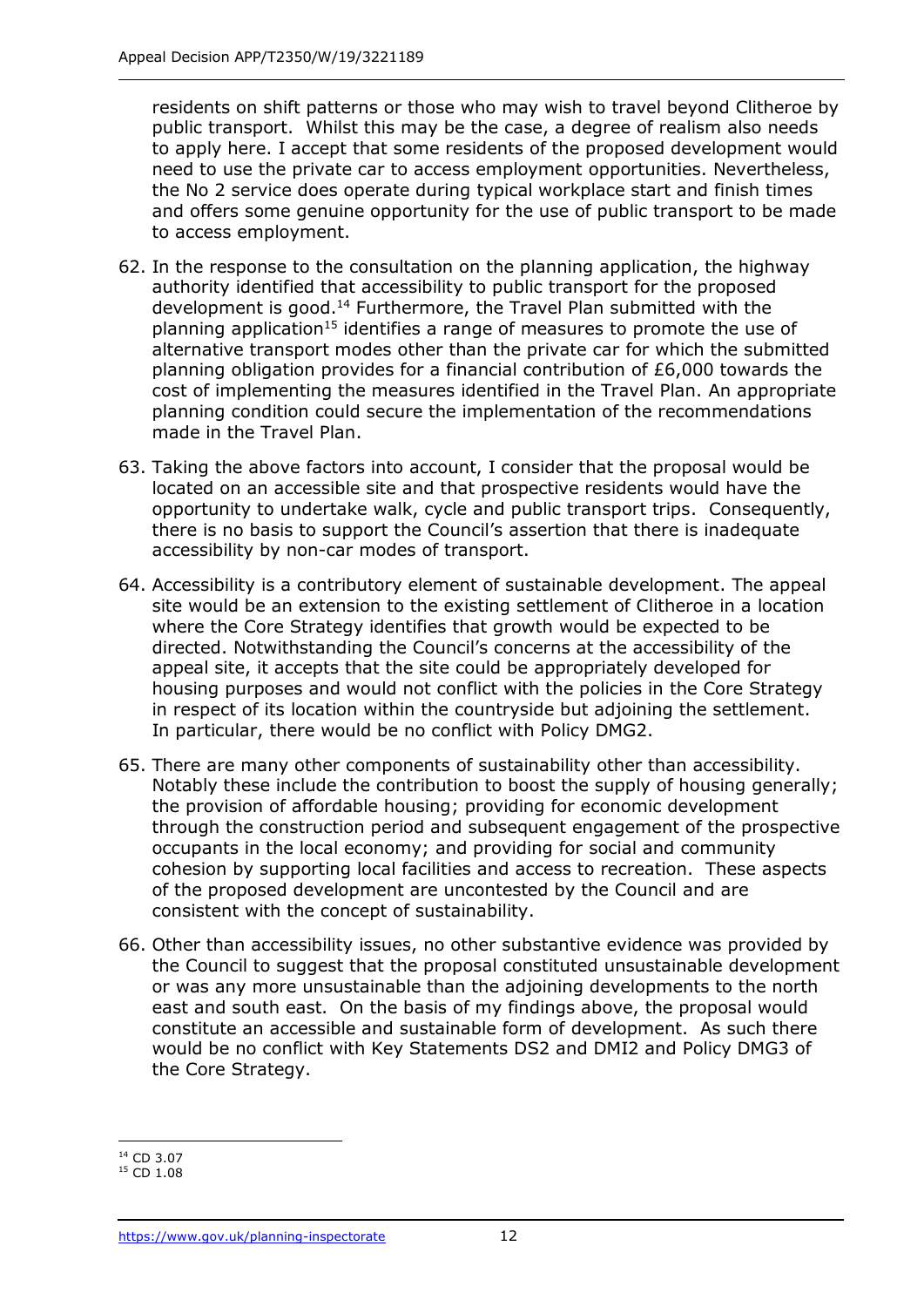## **Other Matters**

## *Highway and pedestrian safety*

- 67. The effect of the proposal on highway and pedestrian safety is not a matter contested by the Council. The Framework advises in paragraph 109 that development should only be prevented on highway grounds if there would be an unacceptable impact on highway safety, or the residual cumulative impacts on the road network would be severe. Lancashire County Council, in its capacity as highway authority, is satisfied that the safe access on to Henthorn Road can be made from the site and that the additional traffic arising from the proposed development can be accommodated on Henthorn Road and the surrounding highway network without causing a severe impact.
- 68. Although the Council did not contest this matter, it was of considerable concern to local residents. At the Inquiry the appellant's witness dealing with highway safety matters and an officer form the highway authority participated in a question and answer session which enabled local residents to ask questions regarding, amongst other things, the safety of the proposed access junction, the capacity of the local highway network, the safety of junction of Henthorn Road with Thorn Road and the effect of the railway level crossing on Thorn Road on queue lengths and pedestrian safety.
- 69. The submitted evidence and answers to questions at the Inquiry confirms that the site access arrangements would meet the appropriate standards for visibility. Although concerns were raised at the design of the existing recently formed junction of Henthorn Road with Blackwater Road, both the Appellant and the highway authority confirmed that its design was acceptable in safety and visibility terms and that a swept path analysis demonstrated that it was adequate for use by HGV's.
- 70. Baseline traffic counts were undertaken of existing vehicular flows and speeds on Henthorn Road and an assessment of the likely traffic that would be generated by the proposed development was modelled. This modelling included the likely traffic to be generated from recently completed residential developments in the vicinity of the site and committed schemes. In addition, the modelling took into account traffic generation in the years 2023 (the assumed date of the completion of the development) and 2028. Growth factors were also applied using the National Transport Model (NTM).
- 71. It is clear from the evidence provided and the responses to questions that the local highway network has the capacity to accommodate the predicted traffic that would be generated from the proposed development. There is no evidence to suggest that the residual cumulative impacts on the road network would be severe.
- 72. The Transport Assessment also considered the effect of the predicted traffic generation on the safety and capacity of twelve junctions in the vicinity of the site that would likely be used by traffic arising from the proposed development. Both the highway authority and the appellant's witness agreed that it is common practice to undertake a detailed assessment of the performance of a junction where development is predicted to increase traffic by more than 30 vehicles. Three of the twelve junctions considered are predicted to receive an increase of 30 vehicles or more.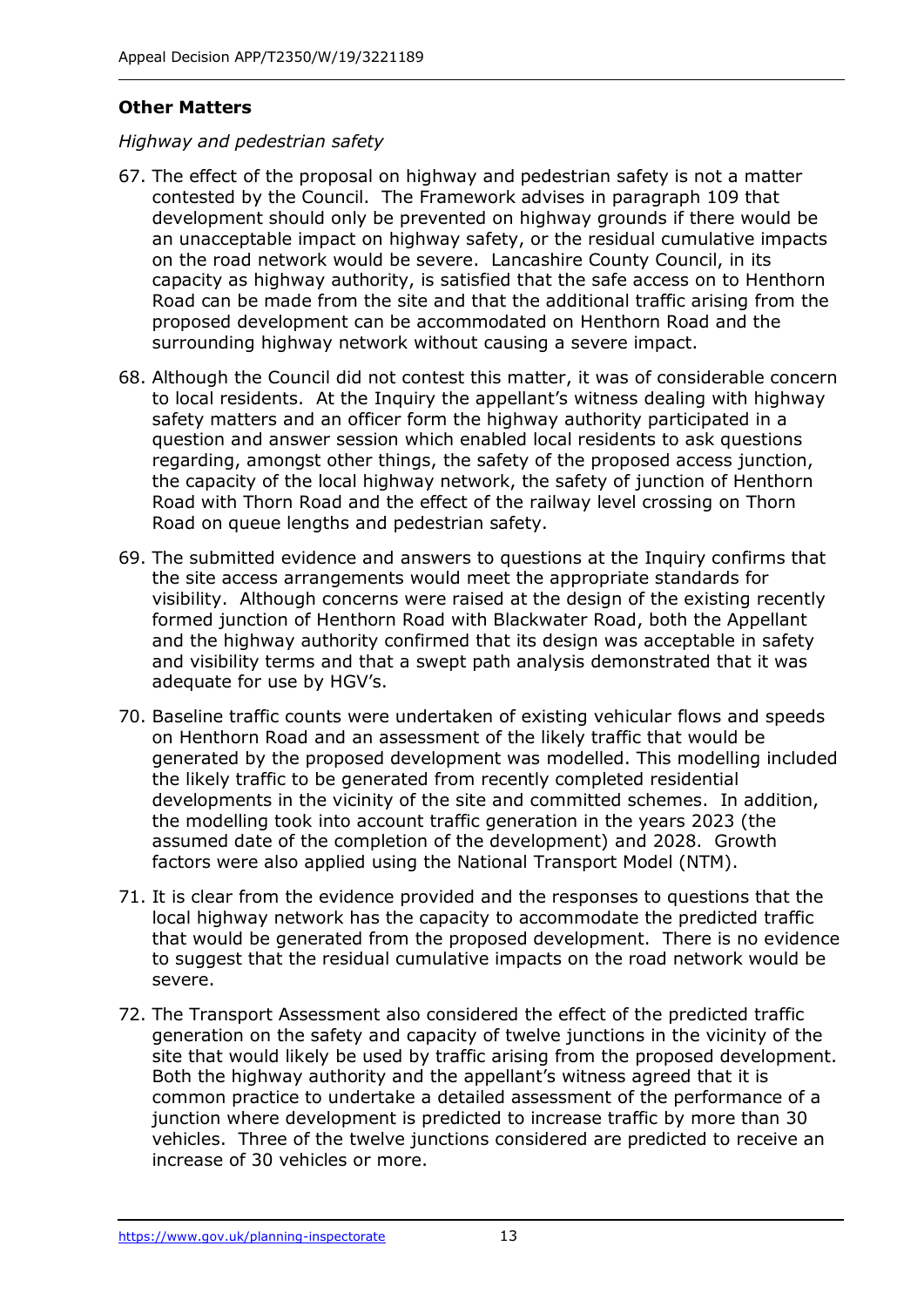- 73. Of these three, the junction that is of primary concern to local residents is the junction of Henthorn Road with Thorn Street which operates as a priority controlled junction. The results of modelling, which were not disputed by the highway authority, indicates that the junction would operate in an acceptable manner in the year 2023. By 2028 the model indicates that the Thorn Street arm may experience some reduction in performance at peak PM hours as the proposed development may add 5 vehicles to the Thorn Street (east) queue with an associated increase in operating delay of 34 seconds. However, the highway authority confirmed that this does not lead to a deterioration in performance of the junction that could be described as severe.
- 74. The other junctions that were considered in the modelling were Greenacre Street/Woone Lane/Eshton Terrace and Whalley Road/Greenacre Street. The model demonstrates that the traffic impact of the proposed development on these junctions in the years 2023 and 2028 would be acceptable.
- 75. Consideration was also given to the impact of the level crossing on queue lengths and the operation of the Henthorn Road/Thorn Street junction. Whilst it is clear that queues build up during the closure of the barriers, my observations and the views of the highway authority confirm that these quickly clear once the crossing is reopened. I have no demonstrable evidence before me to suggest that the predicted traffic generation for the development would have a severe effect on the operation of the Henthorn Road/Thorn Street junction.
- 76. I have also considered the evidence provided by Ribble Valley Rail and Mr Burke regarding the potential for increased rail services using the level crossing in the future. Whilst I recognise the local desire to increase rail service provision serving Clitheroe, no substantive evidence was available at the Inquiry to confirm if, and when, such increase in rail traffic may occur. Consequently, I have attached no weight to this matter in my consideration of the highway and traffic implications of the appeal proposal.
- 77. With regard to pedestrian safety, as outlined above, the proposed site access arrangement show that a 2m width footway would be formed on both sides of the junction with Henthorn Road and continue to the north east to meet the existing footway network along Henthorn Road. The submitted evidence shows that existing footway widths are consistently between approximately 1.7m to 2.2m along the northern side of Henthorn Road and benefit from an acceptable surface and street lighting. Given the relatively straight alignment of Henthorn Road the footway provides good frontage surveillance.
- 78. Taking the above factors into account, and the lack of any other contrary evidence, I have no reason to suggest that the proposed and existing footway network would be inadequate to cope with pedestrian flows arising from the proposed development or would give rise to circumstances that would be detrimental to the interests of pedestrian safety.
- 79. I recognise that there is a genuinely held perception that the proposed development would give rise to highway safety problems and that the highway network may be unable to cope with the increase in traffic that would result. However, based on the evidence before me, the discussions at the Inquiry and my observations of the site and its surroundings at different times of the day, I have no reason to take a different view to those of the highway authority. In addition, I do not see any reason to doubt the validity of the submitted Transport Assessment and Highways evidence. Consequently, I do not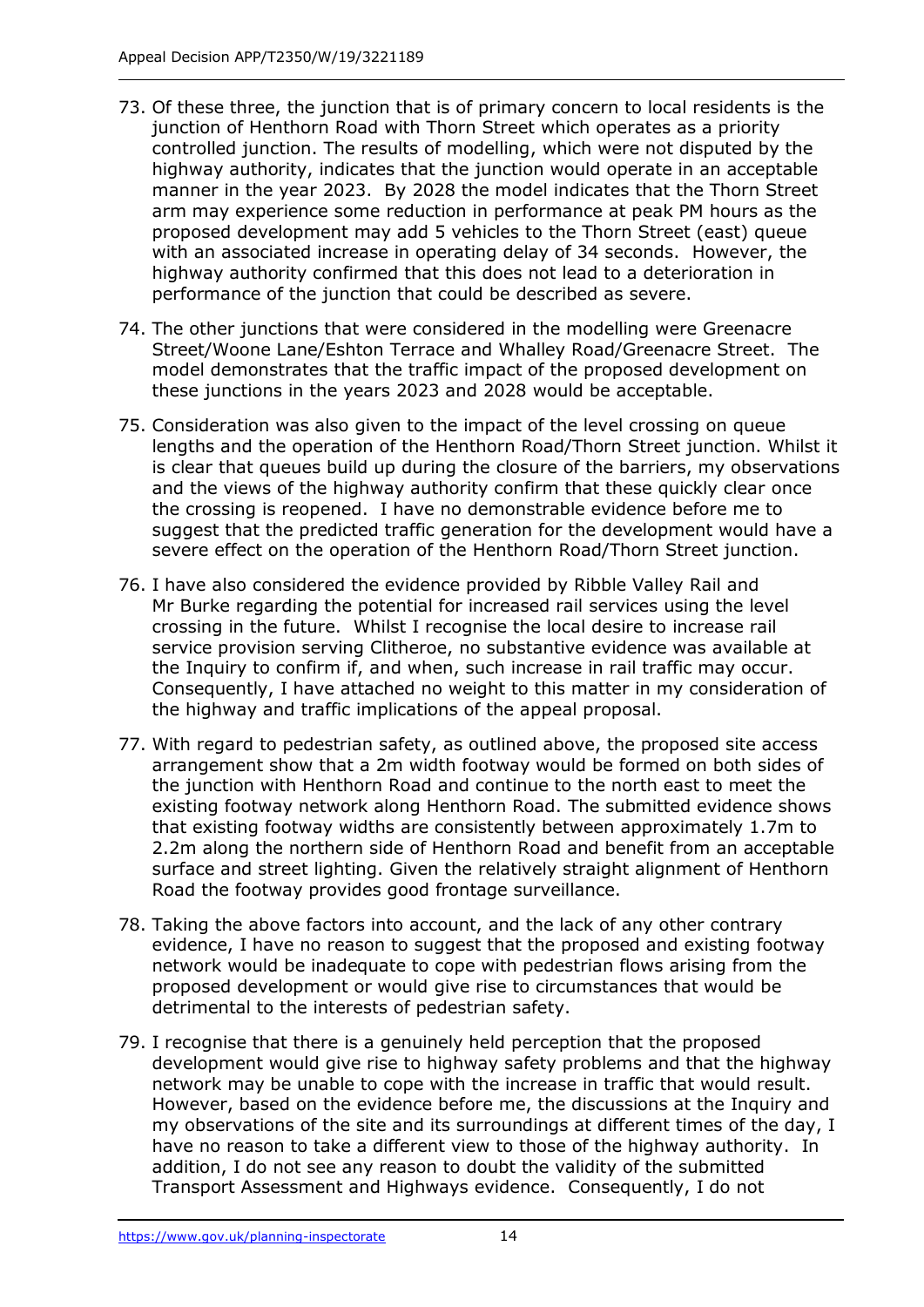consider that the proposed development would be detrimental to highway safety or pedestrian safety or the free flow of traffic on the local highway network.

## *Ecology*

- 80. The effect of the proposal on ecological interests is also not a matter contested by the Council but is of concern to local residents. An Ecological Appraisal was submitted with the planning application and was further supplemented in the Inquiry by a further evaluation statement in response to resident's concerns.
- 81. Both submitted documents identify the site as comprising largely of poor semiimproved grassland, of low nature conservation value, with a small section of moderately species rich grassland in south eastern corner. The latter is of local importance only, given its small area. The illustrative development framework shows that the site can be developed for up to 110 dwellings whilst retaining this area.
- 82. Other than foraging bats, no other protected species were identified on the site. The perimeter hedgerows have the potential to provide bird nesting opportunities. The Illustrative Framework Plan indicates that hedgerow loss could be confined to the creation of a small gap in the north east of the site to facilitate a potential pedestrian access to the adjoining residential development and minor loss in the vicinity of the existing field access gate which would form the site access position. As such, hedgerow loss could be small and the appraisals confirm that proposed planting would more than compensate for these losses in the long term.
- 83. In terms of the impact on bats, two trees were identified as having moderate potential for roosting but the level of bat activity recorded is defined as being fairly unexceptional during the spring, summer and autumn surveys that were undertaken.
- 84. To minimise the potential impacts on foraging birds and bats, the development framework shows that a scheme could be designed which provides for the retention of all areas of higher value habitat resource with the built development proposals being confined to the areas of semi-improved grassland which is considered sub-optimal for foraging bats. As such, all trees, the majority of the hedgerows and the moderate species rich grassland could be retained and buffered within the proposed greenspace.
- 85. As part of the detailed development design, the Ecological Appraisals, amongst other matters, recommend an appropriate lighting scheme to ensure that any lighting is directed away from likely bat foraging areas. Additional enhancements include the provision of bat and bird nesting boxes on retained trees and potentially within the external elements of the dwellings. These requirements can be secured by suitable planning conditions at reserved matters stage.
- 86. Overall, the Ecological Appraisals confirm that the proposed development need not cause a negative impact on protected species and habitats in the long term. Based on the evidence before me, I have no reason to take a different view. Consequently, I find that that the proposed development need not have an adverse impact upon ecological interests.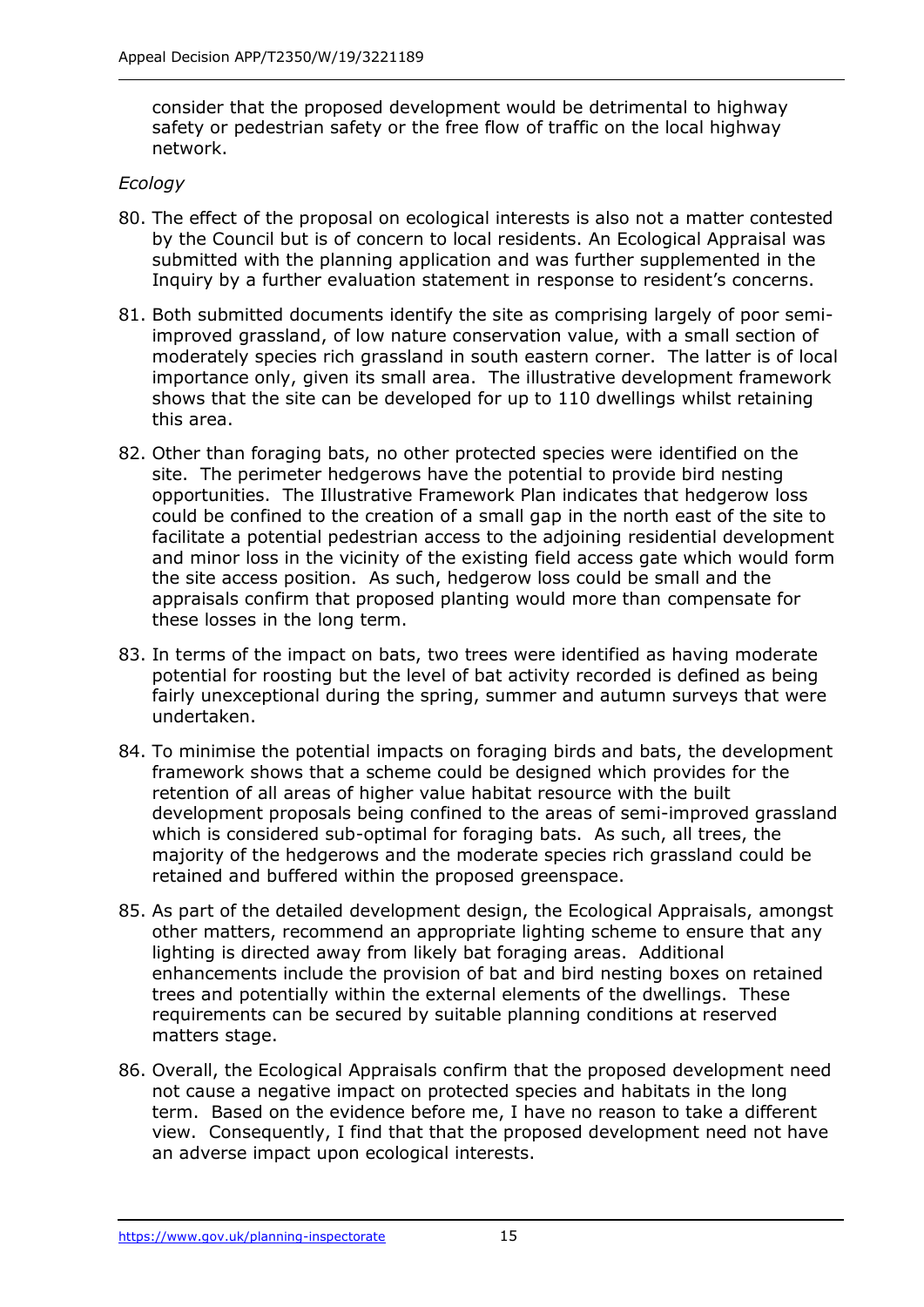## *Education and medical facilities*

- 87. Many interested parties have raised concerns regarding the ability of local education and health facilities to cope with the likely demand that would be generated by the prospective occupiers of the development. It is not contested by the Council that the development would have a harmful effect on these facilities and no objections were raised, subject to the provisions of financial contributions to education provisions, by Lancashire County Council in its capacity as education authority.
- 88. The appellant has provided a planning obligation which, amongst other matters, provides for financial contributions towards educational provision based upon the County Council's formulae in respect of need anticipated to be generated from the future occupiers of the proposed development.
- 89. With regard to health care the nearest facilities to the appeal site are the Pendleside Medical Practice and the Castle Medical Group which are located at the Health Centre within Clitheroe Town Centre. Whilst I recognise local residents concerns regarding the existing access to health care services, there is no substantive evidence before me to suggest that health care facilities cannot accommodate the likely increased demand that would occur as a consequence of the proposed development.
- 90. As such, there is no evidence before me from education and health care service providers to indicate that the proposal should be resisted because of the likely impact on these services. Thus, I have no justifiable reasons for withholding permission because of the concerns raised.

#### *Other appeal decisions*

91. The appellant has referred to many appeal decisions which have been provided to support their case. However, it is rarely the case that appeal decisions on other sites will bring to light parallel situations and material considerations which are so similar as to provide justification for a decision one way or another. My decision is based squarely on the evidence before me. For that reason, I do not consider that appeal decisions brought to my attention have a determinative influence on my consideration of the appeal case.

## **Planning Obligation**

- 92. The S106 Unilateral Planning Obligation (the Obligation) includes provision for 30% of the total number of dwellings to be constructed within the development as Affordable Housing Units and 15% of the total number of dwellings to be of bungalow construction for occupation by persons aged over 55 years, with half of these to be Affordable Housing Units. In this respect, the Obligation is in line with paragraphs 62 and 64 of the Framework and Policy H3 of the Core Strategy.
- 93. The Obligation would also make the following contributions towards improving local infrastructure that would serve the development: an off-site leisure contribution to be paid prior to the occupation of 75% of the dwelling units and calculated in accordance with the formula set out in Schedule 2; education contributions in respect of primary and secondary school places calculated in accordance with the methodology and triggers as set out in Schedule 3; a public transport contribution paid in 5 annual tranches of £40,000 with the first payment made prior to the first occupation of any dwelling; a town centre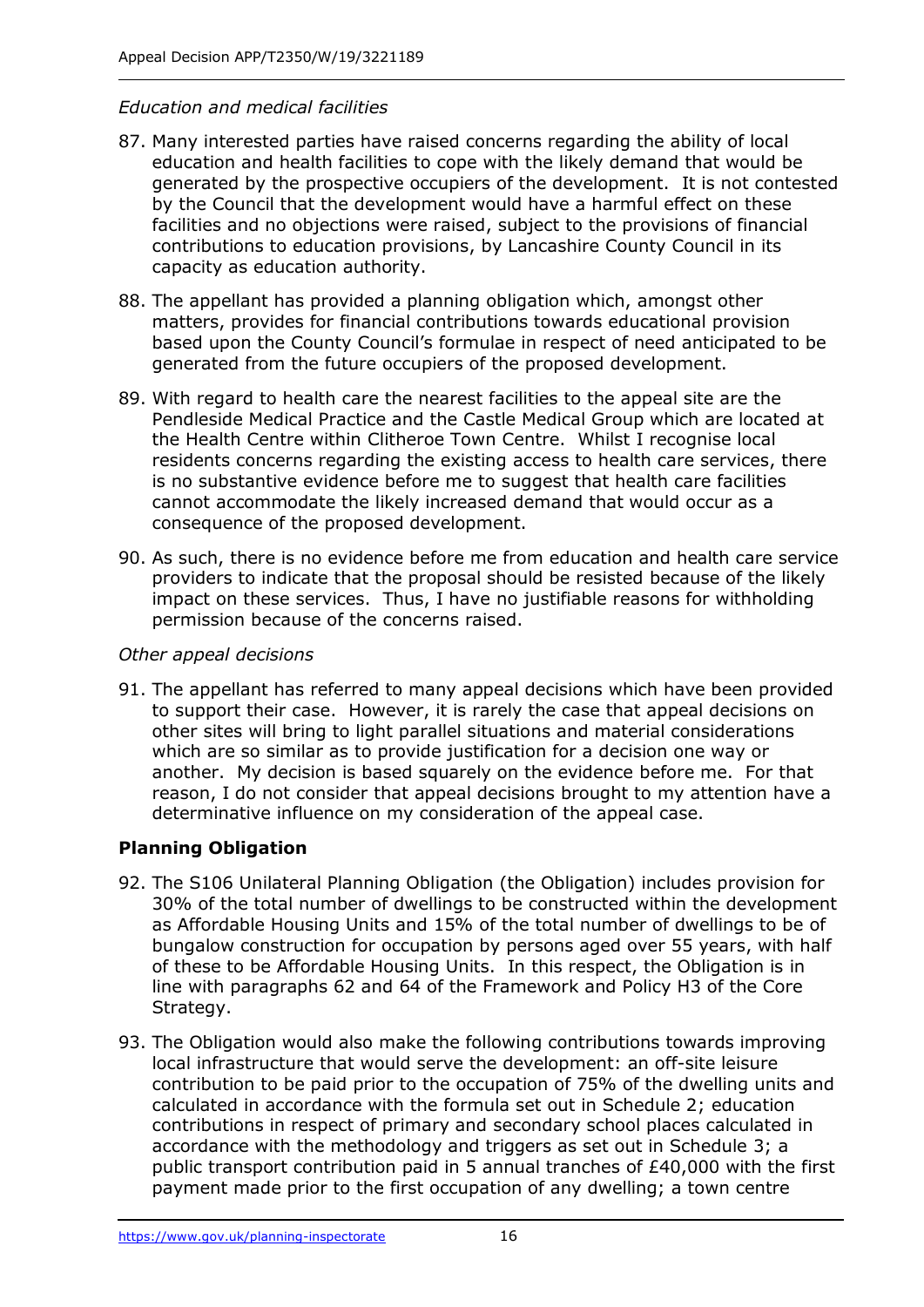contribution of £10,000 towards the cost of providing cycle storage facilities at Clitheroe Town Centre to be paid made prior to the first occupation of any dwelling and a Travel Plan Support Contribution of £6,000 to be paid prior to the first occupation of any dwelling.

- 94. The obligation also provides for the specification and management arrangements for the proposed open space within the site and the Sustainable Urban Drainage Scheme.
- 95. It is not contested by the Council that the development would have a harmful effect on existing infrastructure, subject to the provisions of the planning obligation. Furthermore, there is no substantive evidence before me which would indicate that the available services and facilities would not have sufficient capacity to accommodate demand arising from the development beyond those that require the provisions of the planning obligation.
- 96. At the Inquiry the Council submitted a CIL Compliance Statement. This confirms that none of the obligations would conflict with Regulation 123 requiring that no more than five contributions are pooled towards any one specific infrastructure scheme.
- 97. Having regard to the above, and based on the evidence before me, I am satisfied that all of the provisions set out in the obligation are necessary to make the development acceptable in planning terms, directly related to the development and fairly and reasonably related in scale and kind to the development. Therefore, they all meet the tests as set out within paragraph 52 of the Framework and CIL Regulations 122 and 123. I am satisfied with the form, drafting and content of the obligation and therefore I have attached weight to the provisions contained therein in this decision.

## **Conditions**

- 98. The agreed and signed SoCG dated 16 May 2019 proposes a number of planning conditions, including a number of pre-commencement conditions, which I have considered against the advice given in paragraph 55 of the Framework and the guidance contained in the section on 'Use of Planning Conditions' in the Government's Planning Practice Guidance. Where necessary I have deleted, altered or amended them in the interests of necessity, precision, conciseness or enforceability.
- 99. I have attached conditions limiting the life of the planning permission and setting out the requirements for the submission of reserved matters. In this respect both main parties agreed that the time period for the submission of reserved matters applications should be 18 months from the date of this permission in line with the appellant's anticipated programme of implementation.
- 100. I have specified the approved access plan and location plan in the interests of certainty. I have also attached a condition limiting the development to 110 dwellings. This is necessary as the technical assessments accompanying the planning application have assessed the impact of the proposal on the basis of a maximum 110 dwelling scheme.
- 101. Both parties suggested a condition requiring that the submission of the reserved matters shall be generally in accordance with the design parameters set out in the Design and Access Statement (August 2016) and the Illustrative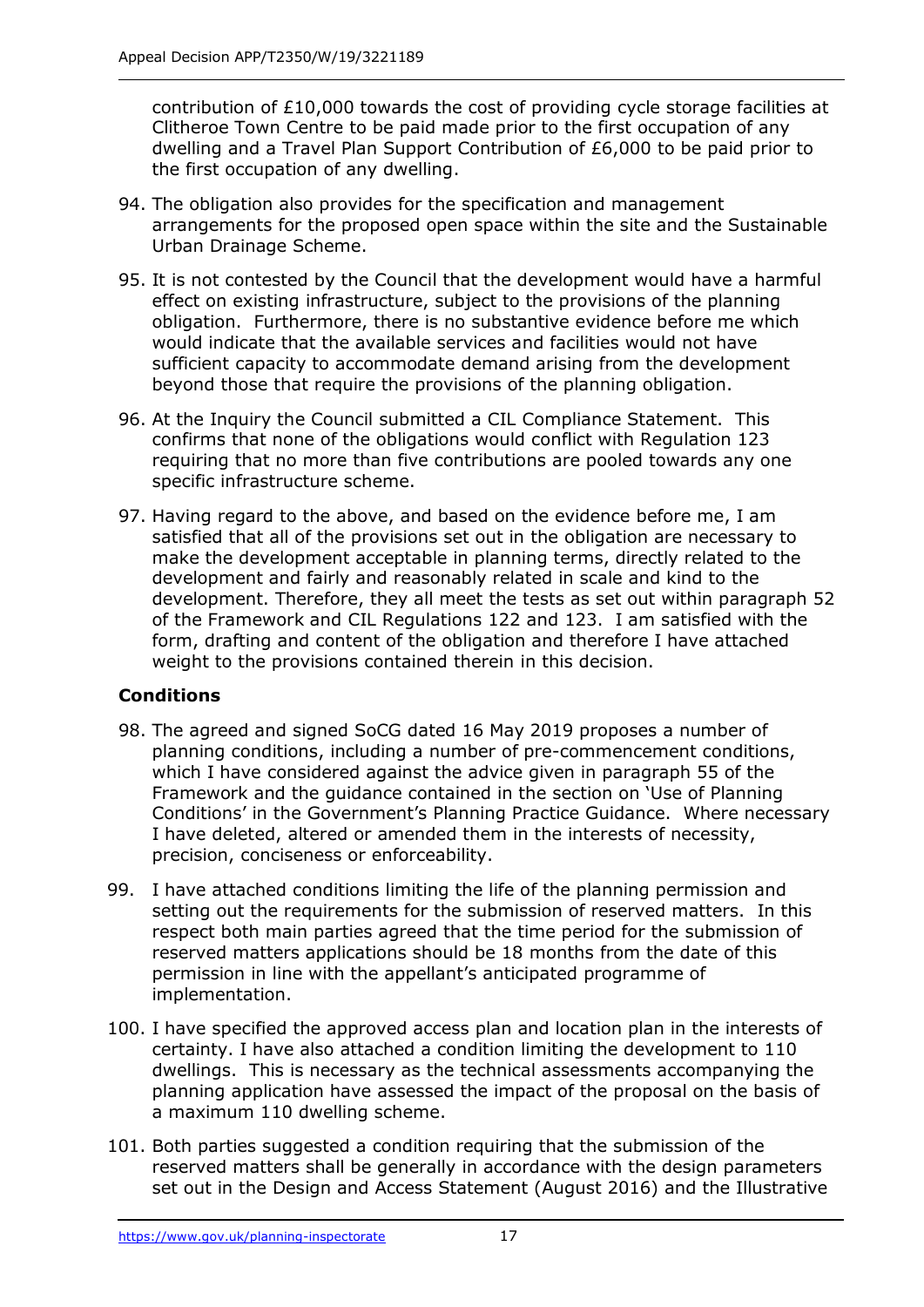Framework Plan (8439-L-02 rev C). However, alternative and acceptable layout and design parameters may come forward at reserved matters stage that are different to those shown on the aforementioned statement and plan. Therefore, the imposition of the suggested condition at this stage would be unnecessary.

- 102. In the interests of protecting the character and appearance of the area, a condition is necessary requiring details and verification of finished floor levels. In order to ensure that appropriate provision is made for a children's play, a condition is necessary requiring the submission of details of an equipped play area and its subsequent implementation.
- 103. In order to ensure that the surface water arising from the proposed development can be appropriately drained and does not either cause off-site flood risk or is affected by flooding, a condition is necessary requiring the submission of details of the proposed drainage scheme and measures to ensure that the construction of the development accords with the submitted Flood Risk Assessment (Ref: SHF.1132.159.HY.R.001.A).
- 104. Both parties suggested a condition requiring the submission of details of a proposed attenuation pond. However, until the drainage details are designed and approved it is not certain at this stage whether such pond would be required. However, I have amalgamated parts of the suggested condition into the condition requiring the submission of details of the drainage scheme referred to above (condition 7).
- 105. A condition requiring an investigation and the recording of the potential archaeological interest on the site is necessary in order to ensure that any archaeological interest is recorded or safeguarded. A condition requiring a site investigation of the nature and extent of any contamination affecting the site, along with any requisite remediation, is also necessary to safeguard the health and well being of future occupiers.
- 106. Conditions are necessary requiring the submission of an Arboricultural Report containing measures to identify and protect retained trees and to ensure that any vegetation, hedgerow or trees proposed to be removed are free from nesting birds. These conditions are necessary in the interests of protecting the character and appearance of the surrounding area and to ensure that any tree or hedge removal has no detrimental effect on nesting birds.
- 107. Both main parties have suggested the imposition of a condition requiring the implementation of ecological mitigation measure. However, such measures are relevant to the details of landscaping of the site which remains a reserved matter. Consequently, the suggested condition is unnecessary at this stage. However, in the interests of protecting the character and appearance of the area and, where possible, enhancing the ecological value of the site, conditions are necessary requiring the submission of a landscape/habit management plan and the provision for bird boxes and artificial bat roosting sites.
- 108. A condition requiring an external lighting scheme is also necessary to minimise the effect of artificial light on local species and in the interests of protecting the living conditions of existing nearby residents and the future occupants of the development.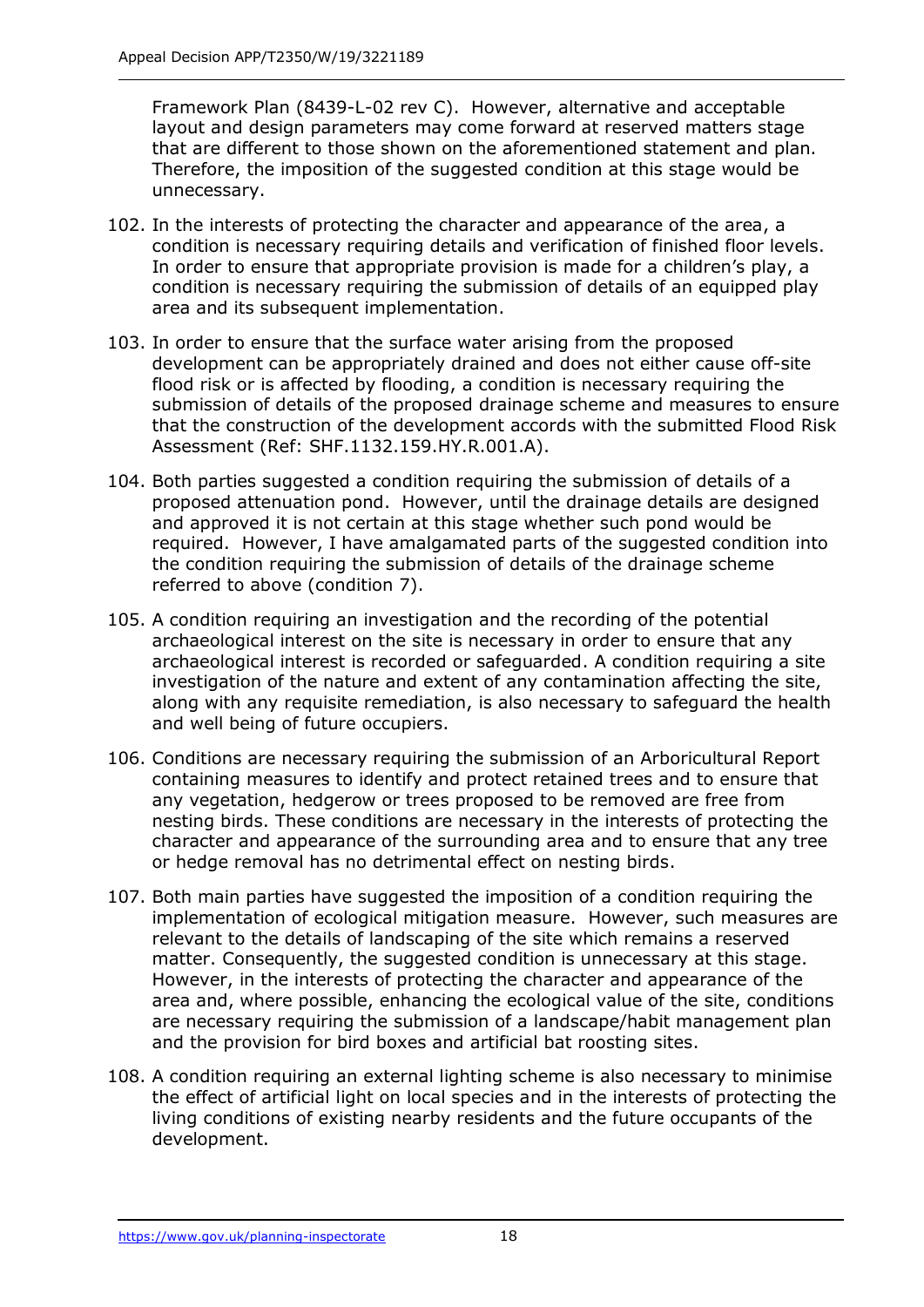- 109. To promote sustainable modes of transport and reduce the need for travel by car, conditions are necessary to secure the implementation of the Travel Plan and the provision of electric vehicle charging points. The submission and approval of a Construction Management Plan is necessary to safeguard the living conditions of local residents and in the interests of highway safety.
- 110. Also in the interests of highway safety, conditions are necessary requiring the design details and early provision of the site access. Both main parties suggested the imposition of a condition requiring the submission of the details and implementation programme for the provision of the estate roads. However, as access within the site remains a reserved matter such condition is not necessary.

## **Conclusion**

- 111. I have found that the Council can demonstrate a 5 year supply of land for housing and such the tilted planning balance as set out in paragraph 11d of the Framework does not apply. I concur with the main parties views that Key Statement DMI2 and Policy DMG3 of the Core Strategy are the remaining policies applicable to the reason for refusal. I also concur that, in accordance with the 'Principle SoCG', if the appeal scheme is found to be accessible then it should be approved without delay as per Key Statement DS2 of the Core Strategy and paragraph 11c of the Framework.
- 112. As explained above, I have found that the appeal scheme is accessible and therefore there is no conflict with Key Statement DMI2 and Policy DMG3. There are no other considerations of such weight as to warrant a decision other than in accordance with the aforementioned development plan policies and the Framework. Consequently, for the above reasons, and taking into account all other matters raised, I conclude that the appeal should be allowed.

*Stephen Normington*

INSPECTOR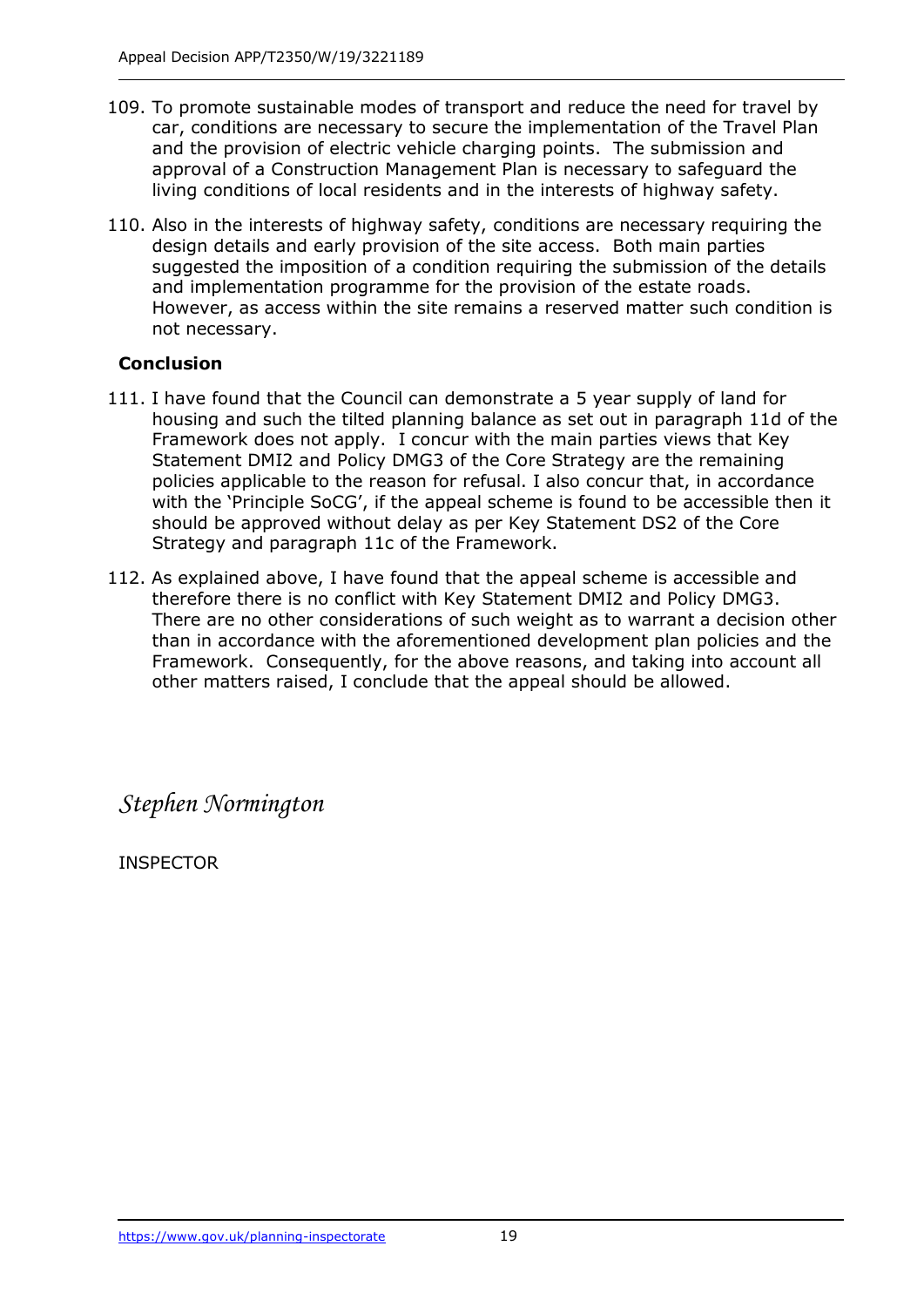## **APPEARANCES**

| FOR THE LOCAL PLANNING AUTHORITY                                                 |                                                                  |
|----------------------------------------------------------------------------------|------------------------------------------------------------------|
| David Manly QC                                                                   | of Queens Counsel instructed by<br>Ribble Valley Borough Council |
| He called                                                                        |                                                                  |
| Rachel Horton BSc (Hons), MA                                                     | Senior Planning Policy Officer, Ribble<br>Valley Borough Council |
| Simon Plowman BA (Hons), BTP,<br>MA, MRTPI                                       | Plan: 8 Town Planning Limited                                    |
| FOR THE APPELLANT                                                                |                                                                  |
| <b>Martin Carter</b>                                                             | of Counsel instructed by<br>Gladman Developments Limited         |
| He called                                                                        |                                                                  |
| Ben Pycroft BA (Hons), Dip TP, MRTPI                                             | <b>Emery Planning</b>                                            |
| Simon Helme BEng (Hons), MSc MCIHT                                               | Ashley Helme Associates Limited                                  |
| Neil Lewis BSc (Hons), MCD, MRTPI                                                | Gladman Developments Limited                                     |
| FOR LANCASHIRE COUNTY COUNCIL<br>(Highway Issues Question and Answer<br>Session) | Ray Bennett                                                      |
| <b>INTERESTED PARTIES</b>                                                        |                                                                  |
| Steven Burke Dip.Arch (Oxf'd)                                                    | Chairman, Clitheroe Civic Society                                |
| Dr W J David McKinlay MBE, MRCP, FRCGP                                           | Retired GP and Local Resident                                    |
| John Roberts                                                                     | Local Resident                                                   |
| Maureen Fenton                                                                   | <b>Local Resident</b>                                            |
| Linda Parkinson                                                                  | Local Resident                                                   |
| Barbara Alty                                                                     | <b>Local Resident</b>                                            |
| Judith Driver                                                                    | <b>Local Resident</b>                                            |
| <b>Stuart Roberts</b>                                                            | <b>Local Resident</b>                                            |
| Jenny Roberts                                                                    | Local Resident                                                   |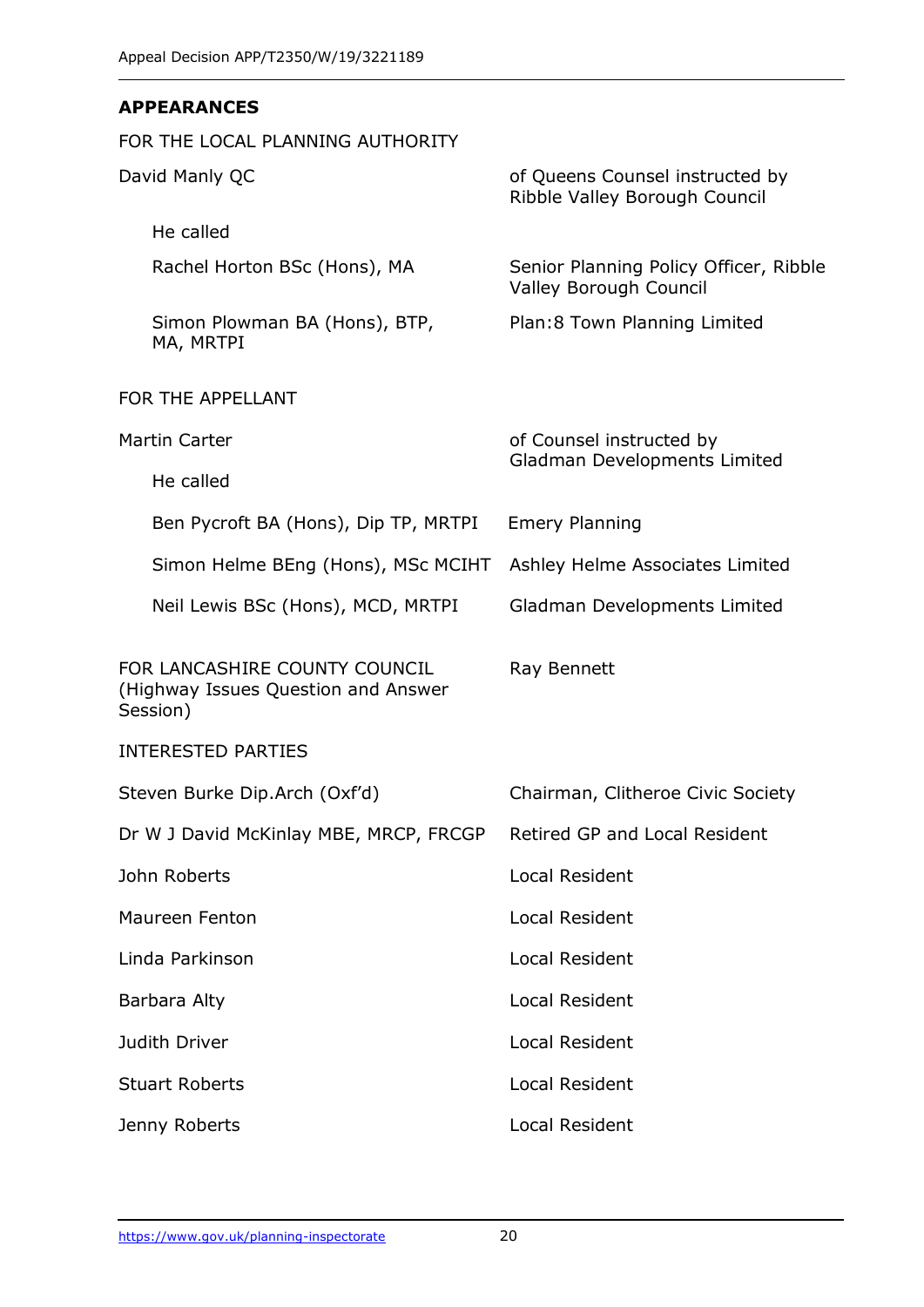## DOCUMENTS SUBMITTED DURING THE INQUIRY

- 1 Updated 5 Year Housing Land Supply table and Scott Schedule.
- 2 Opening Submissions on behalf of the Appellant.
- 3 Opening Submissions on behalf of the Council.
- 4 Email from Gary Hull to Council dated 6 May 2019 regarding weed infestation and deposit of material on land adjoining Siddows Hall.
- 5 Email from Taylor Wimpey to Council dated 20 April 2019 identifying anticipated housing delivery rates on the Barrow site.
- 6 Paragraph from Dr McKinlay's intended transcript relating to school capacity.
- 7 Statement of Common Ground dated 2 May 2019 relating to the principle of development.
- 8 Planning Obligation by Deed of Undertaking dated 10 May 2019.
- 9 Updated CIL Compliance Statement.
- 10 Application for a full and partial award of costs submitted on behalf of Appellant.
- 11 Closing submissions of behalf of Council.
- 12 Transcript of Statement read by Steven Burke.
- 13 Letter from Mr David Butterworth, Ribble Valley Rail referred to in the Transcript of Statement read by Steven Burke.
- 14 Transcript of Statement read by Dr McKinlay.
- 15 Transcript of Statement read by Maureen Fenton.
- 16 Closing Submissions on behalf of Appellant.
- 17 Handwritten response to Appellant's Claim for an Award of Costs on behalf of Council.

DOCUMENTS SUBMITTED AFTER THE INQUIRY (Following discussion and agreement during the Inquiry)

18 Statement of Common Ground dated 16 May 2019 containing an updated and agreed list of suggested planning conditions.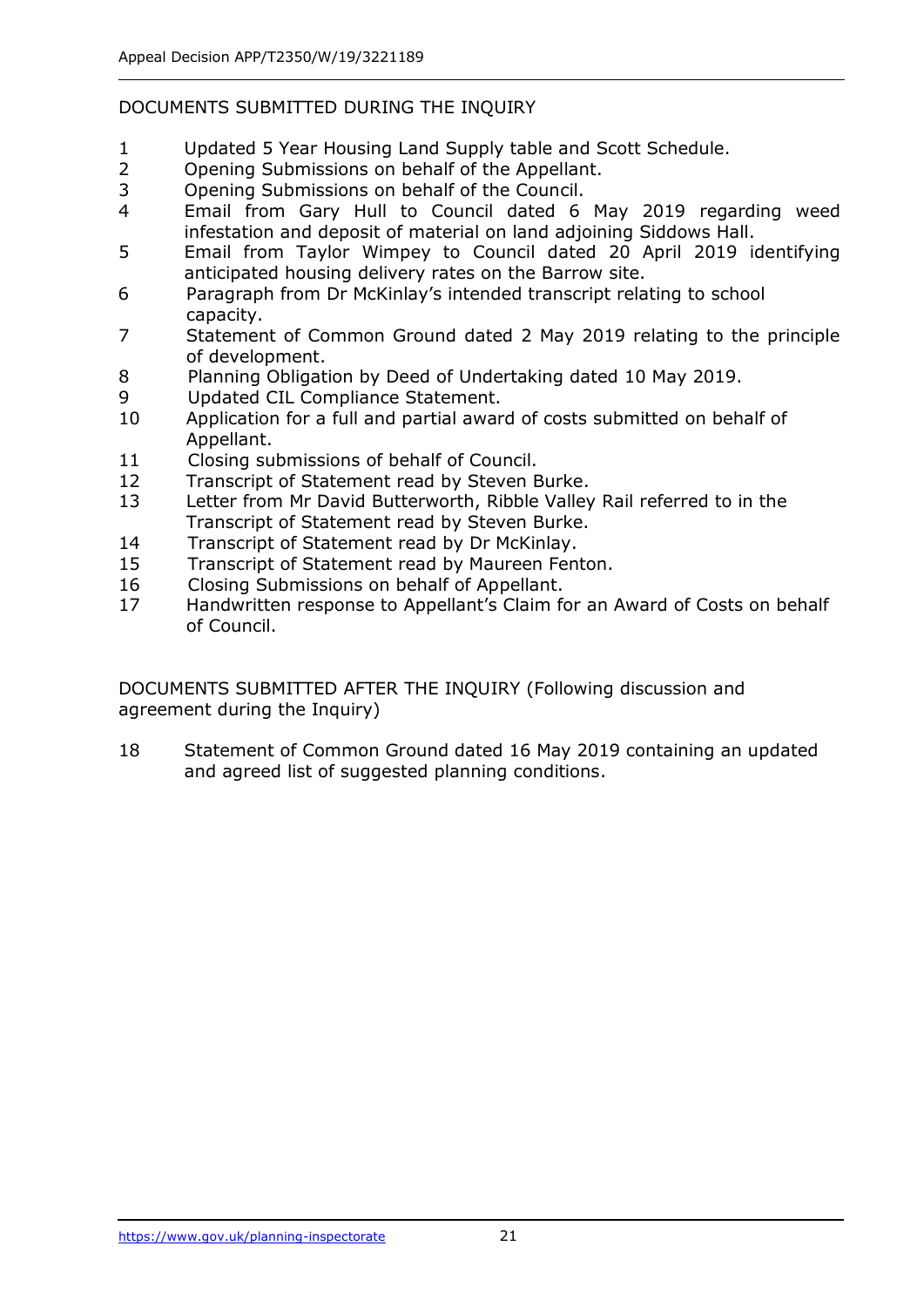## **SCHEDULE OF CONDITIONS**

- 1) Details of the access, other than that shown on drawing 1616/13 rev B, appearance, landscaping, layout, and scale, (hereinafter called "the reserved matters") shall be submitted to and approved in writing by the local planning authority before any development takes place and the development shall be carried out as approved.
- 2) Application for approval of all reserved matters must be made not later than the expiration of 18 months beginning with the date of this permission and the development must be begun not later than whichever is the later of the following dates.
	- (a) The expiration of three years from the date of this permission; or
	- (b) The expiration of 18 months from the final approval of the reserved matters or, in the case of approval on different dates, the final approval of the last such matter to be approved.
- 3) The vehicle site access shall be constructed in accordance with the details shown on drawing number 1616/13 rev B (Proposed Access Arrangements).
- 4) The development hereby permitted shall be limited to no more than 110 dwellings and shall be carried out in accordance with the Location Plan (Drawing No 8439-L-04 rev A).
- 5) Any application for approval of reserved matters shall be accompanied by full details of existing and proposed ground levels and proposed building finished floor levels (all relative to ground levels adjoining the site), notwithstanding any such detail shown on previously submitted plan(s). The development shall only be carried out in conformity with the approved details. Prior to the occupation of each dwelling verification that the dwelling has been constructed in accordance with the approved levels shall be submitted to and approved in writing by the local planning authority.
- 6) The reserved matters application(s) shall include full details of an equipped play area for the written approval of the local planning authority. Such details shall include:
	- a) The layout of the equipped play area.
	- b) The siting of the equipped play area with the site.
	- c) The precise details of all play equipment proposed.
	- d) Details of soft and hardsurfacing materials and boundary treatments.

The equipped play area shall be provided in accordance with the approved details and shall be made available for use in accordance with the timescales agreed within the Unilateral Undertaking and the equipped play are shall be managed and maintained in accordance with the approved Management Plan as required by the Unilateral Undertaking.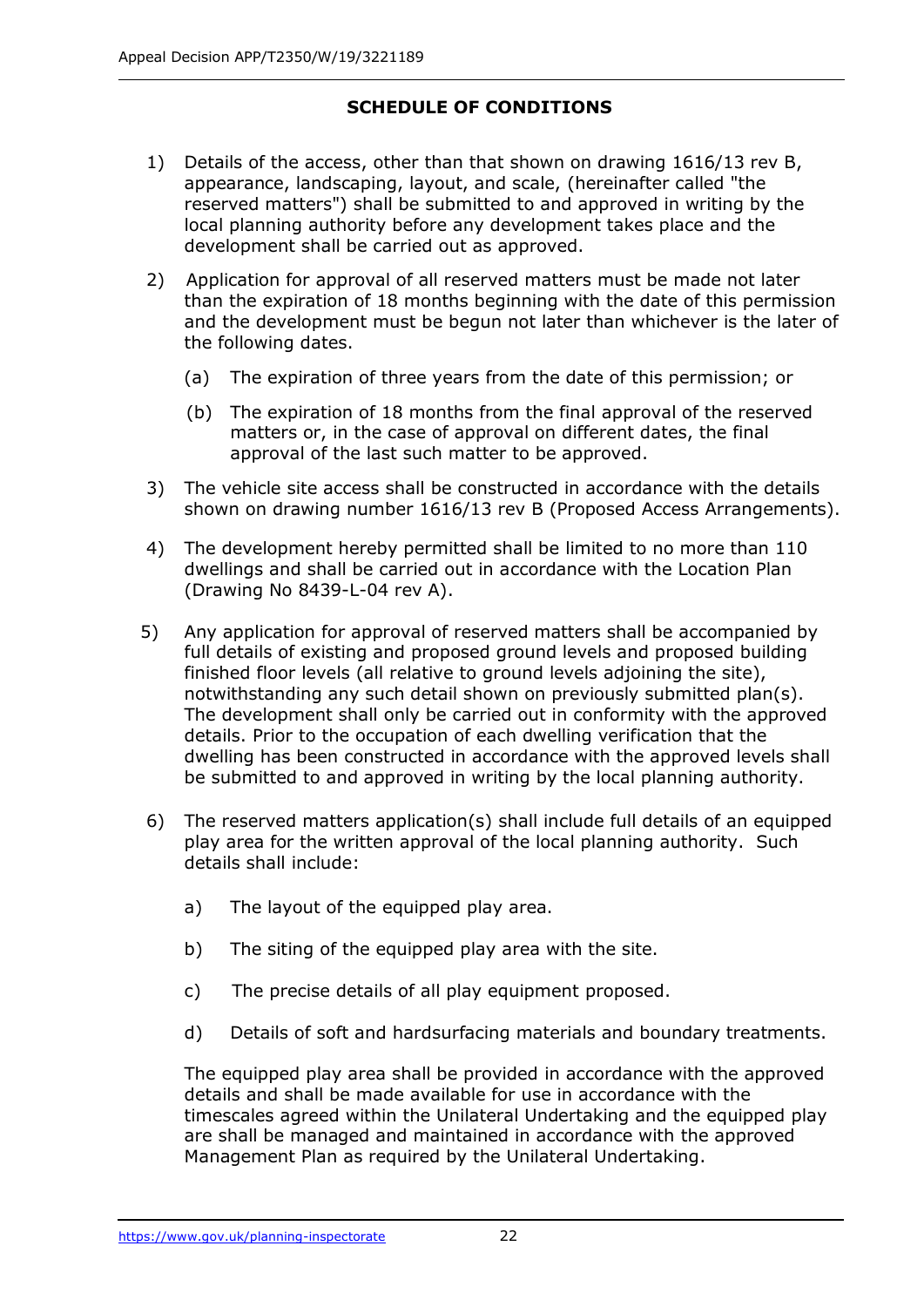- 7) The reserved matters application(s) shall provide the following drainage details for the written approval of the local planning authority:
	- a) Information about the lifetime of the development design storm period and intensity  $(1 \text{ in } 30 \& 1 \text{ in } 100 \text{ year} + \text{allowance for climate})$ change), discharge rates and volumes, temporary storage facilities, means of access for maintenance and easements where applicable, the methods employed to delay and control surface water discharged from the site, and the measures taken to prevent flooding and pollution of the receiving groundwater and/or surface waters, including watercourses, and details of flood levels in AOD;
	- b) The drainage scheme should demonstrate that the surface water runoff will not exceed the existing pre-development runoff rate for the corresponding return period. The scheme shall subsequently be implemented in accordance with the approved details before the development is completed.
	- c) A plan showing any overland flow routes and flood water exceedance routes, both on and off site – flow routes must be directed away from property and infrastructure;
	- d) A timetable for implementation, including phasing where applicable;
	- e) Details of water quality controls, where applicable;
	- f) Details of any proposed surface water attenuation pond including proposed sections through the pond, including relevant existing and proposed land levels, details of all associated landscaping and boundary treatments where applicable and a timescale for implementation and completion of the pond;
	- g) Details of an appropriate management and maintenance plan for the lifetime of the sustainable drainage system.

The scheme shall be implemented in accordance with the approved details and agreed timetable. Thereafter the drainage system shall be retained, managed and maintained in accordance with the approved details.

- 8) The development permitted by this planning permission shall be carried out in accordance with the submitted Flood Risk Assessment (FRA) (Ref: SHF.1132.159.HY.R.001.A) and the following mitigation measures detailed within the FRA:
	- a) Finished floor levels are set no lower than 150mm above external ground levels;
	- b) Limiting the built development (including surface water attenuation) outside the mapped extent of surface water flow pathways;
	- c) No below surface building (i.e. basements);
	- d) Providing a 4m easement free from development along either side of the 'Drain 1' as shown on Figure 3.6 of the FRA;

The mitigation measures shall be provided in accordance with an implementation timetable which shall have been submitted to and approved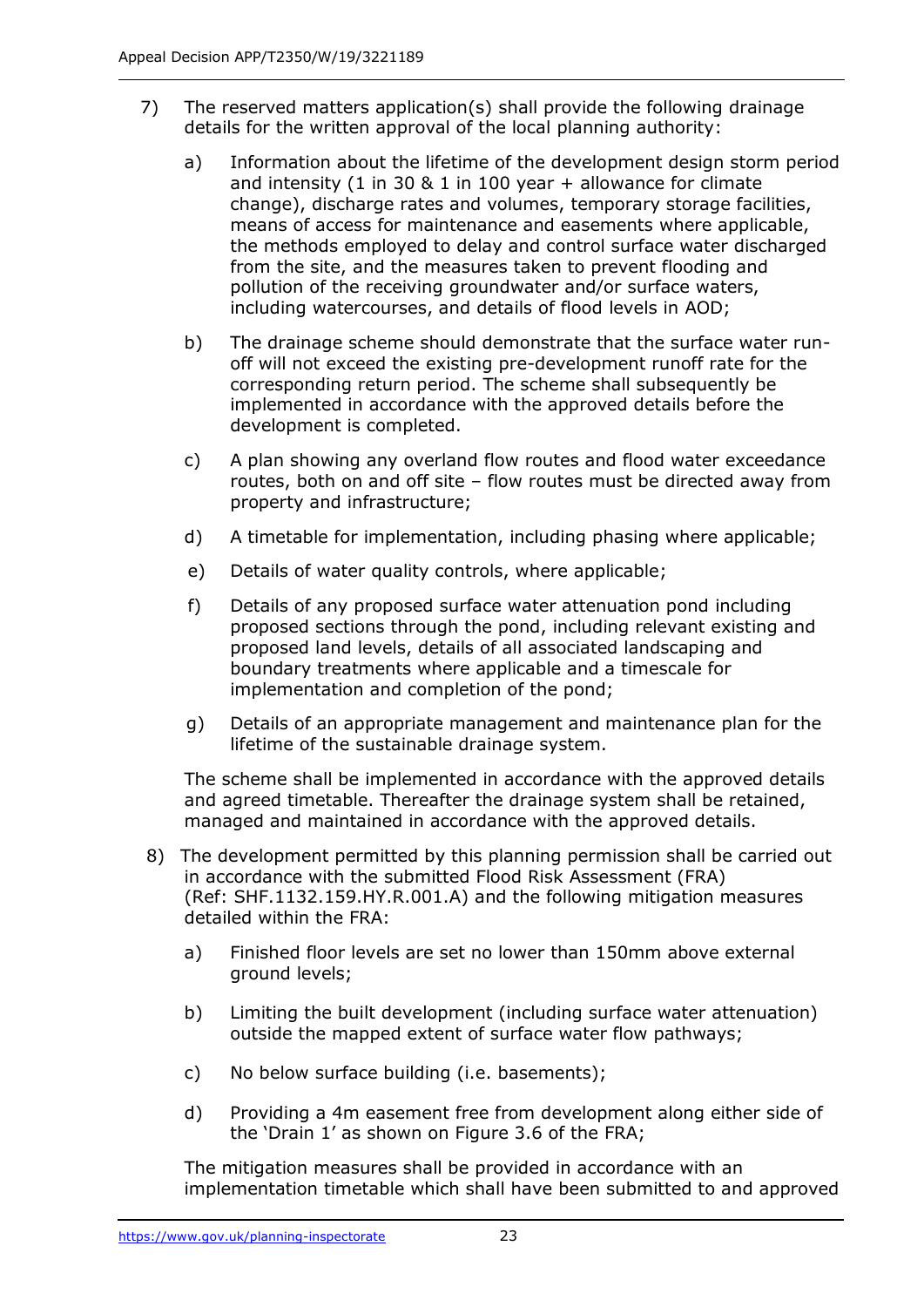in writing by the local planning authority prior to the commencement of any construction work above foundation level. The mitigation measures shall be subsequently implemented in accordance with the approved implementation timetable and shall thereafter be permanently retained.

- 9) No development shall take place until a Written Scheme of Archaeological Investigation has been submitted to and approved in writing by the local planning authority. The scheme shall include:
	- a) An assessment of the potential of the site to contain archaeological remains or features of interest.
	- b) The programme and methodology of site investigation and recording which shall include where applicable an initial phase of both geophysical survey and trial trenching to establish the presence or absence of buried archaeological remains and their nature, date, extent and significance.
	- c) The programme and methodology for the post investigation analysis and assessment of the site investigation results including the excavation of any remains or measures to record their significance in-situ.
	- d) The provisions to be made for the archive deposition of the records and analysis of site investigation.

The development shall be carried out in accordance with the approved Written Scheme of Archaeological Investigation.

10) No development shall commence until an assessment of the risks posed by any contamination shall have been submitted to and approved in writing by the local planning authority. This assessment shall be carried out as recommended and described in Section 7 (Discussion and Recommendations) of the submitted Phase 1 Geo-Environmental Report by enzygo (Ref: SHF.1132.159.GE.R.001) and shall assess any contamination on the site or affecting the site from off-site sources.

The assessment shall include a survey of the extent, scale and nature of contamination and shall assess potential risks to:

- a) Human health.
- b) Property (existing and proposed) including buildings, crops, livestock, pets, woodland, service lines and pipes.
- c) Adjoining land.
- d) Groundwater and surface water.
- e) Ecological systems.
- f) Archaeological interests.

No development shall take place where, following the risk assessment, land affected by contamination is found which poses risks identified as unacceptable in the risk assessment, until a detailed remediation scheme has been submitted to and approved in writing by the local planning authority.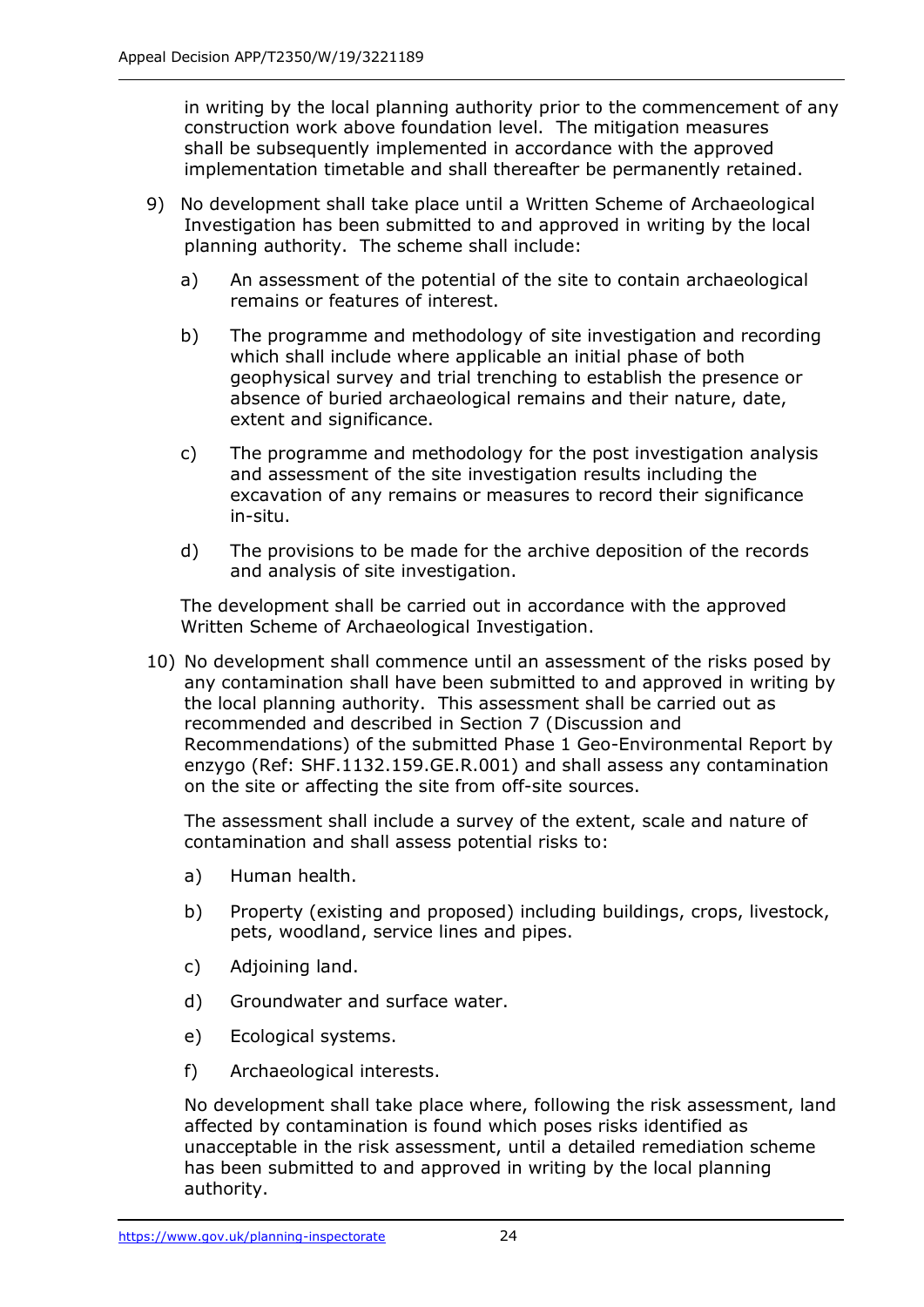The scheme shall include an appraisal of remediation options, identification of the preferred option(s), the proposed remediation objectives and remediation criteria, a description and programme of the remediation works proposed and the submission of a subsequent verification report to confirm that the land has been remediated in accordance with the approved scheme. The remediation scheme shall ensure that upon completion of the remediation works the site shall not qualify as contaminated land under Part IIA of the Environmental Protection Act 1990 in relation to its intended use. The remediation of the site shall be carried out in accordance with the approved scheme and the verification report, endorsed by a suitably qualified contaminated land practitioner, shall be submitted to and approved in writing by the local planning authority before the development (or relevant phase of development) is occupied.

- 11) The reserved matters application(s) shall include an Arboricultural Impact Assessment and Tree Constraints Plan in respect of the existing trees situated within influencing distance of the development site. The assessment shall be submitted for the written approval of the local planning authority and shall include details of all root protection measures which shall accord with BS5837 "Trees in Relation to Demolition, Design and Construction" and a timetable for the implementation and retention of such works linked to the proposed phasing and completion of construction work. The development shall be carried out in strict accordance with the approved assessment.
- 12) The reserved matters application(s) shall include details of a Landscape/Habitat Management Plan to include long-term design objectives, timings of the works, habitat creation, enhancement, management responsibilities and maintenance schedules for all landscaped areas (other than privately-owned domestic gardens). Such details shall be submitted for the written approval of the local planning authority. The requirements of the Landscape/Habitat Management Plan shall be informed by the submitted Ecological Appraisal (dated August 2018) and the recommended measures shall be carried out in accordance with the approved Plan.
- 13) The reserved matters application(s) shall include details of the provisions to be made in the development for the creation/preservation of habitats for nesting birds and bats. Such details shall be submitted for the written approval of the local planning authority and shall include artificial bird nesting boxes and artificial bat roosting sites which shall be submitted on a dwelling/building dependent bird/bat species development site plan and include details of plot numbers and the numbers of artificial bird nesting boxes and artificial bat roosting site per individual building/dwelling and type. The details shall also identify the actual wall and roof elevations into which the above provisions shall be incorporated.

 The artificial bird/bat boxes shall be incorporated into those individual dwellings/buildings as identified in the approved details during their construction and shall completed before and made available for use before the identified dwellings/buildings are first occupied or brought into use. The artificial bird/bat boxes shall be permanently retained thereafter.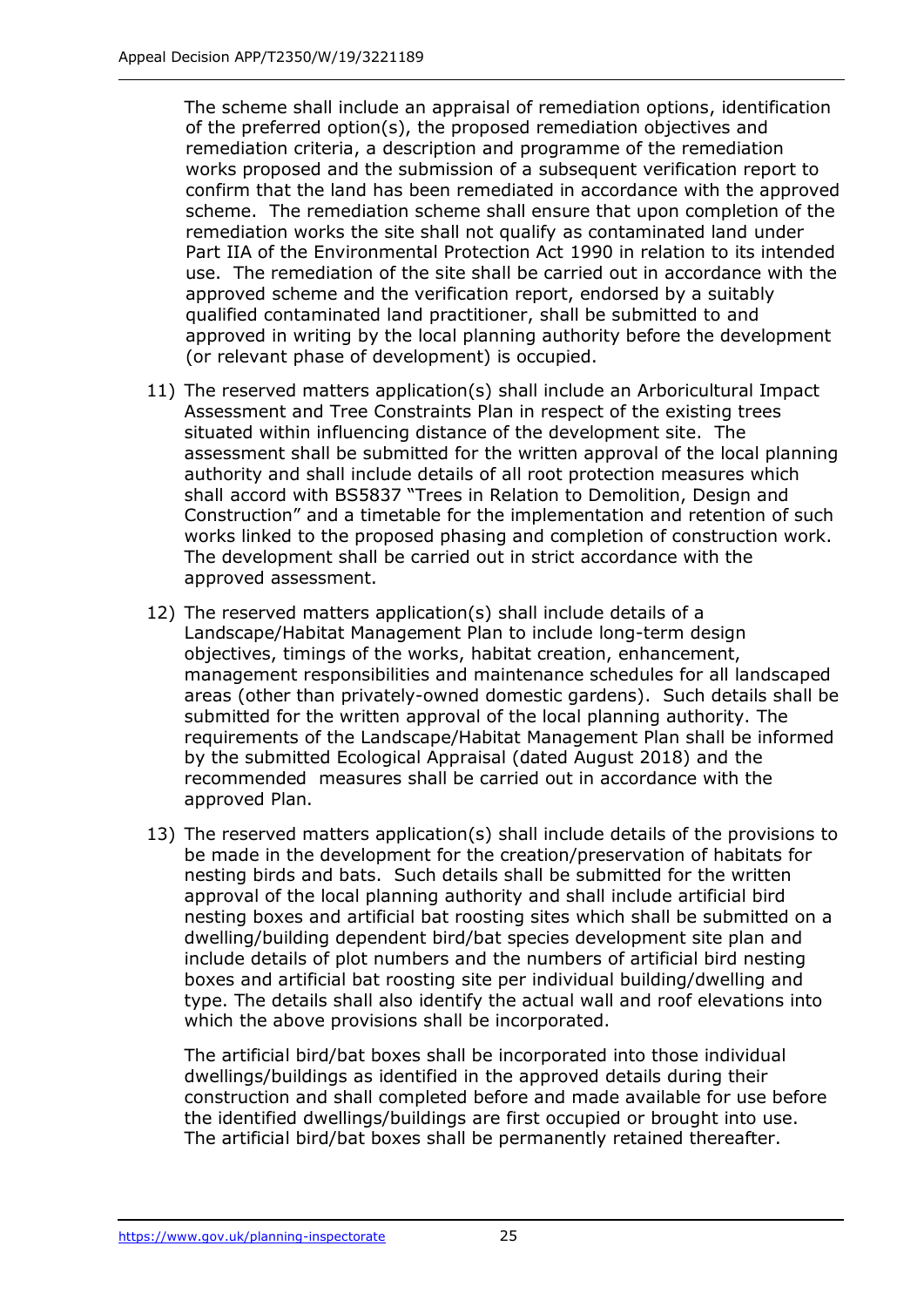14) The reserved matters application(s) shall include details of a scheme for any external building or ground mounted lighting/illumination. Such details shall be submitted for the written approval of the local planning authority and shall include luminance levels and demonstrate how any proposed external lighting has been designed and located to avoid excessive light spill/pollution. The submitted details shall also demonstrate how artificial illumination of important wildlife habitats is minimised/mitigated.

External lighting shall only be provided in accordance with the approved scheme(s) and shall thereafter be retained as approved.

- 15) Any removal of vegetation, including trees and hedges, should be undertaken outside the nesting bird season (March to August) unless a preclearance check has been carried out by a licensed ecologist on the day of removal and no nesting birds are present. The pre-clearance check shall have been submitted to, and shall have received the written approval of, the local planning authority prior to the removal of any trees and/or hedges.
- 16) Each dwelling shall be provided with an electric vehicle charging point which shall be installed in a suitable location to enable electric vehicles to be charged. The charging point be installed and made operational prior to the first occupation of the relevant dwelling.
- 17) Prior to the commencement of the development a scheme providing details of the construction of the site access and the off-site works of highway improvement shall be submitted to, and approved in writing by, the Local Planning Authority. The site access shall be provided in accordance with the approved details and shall be constructed to at least base course level for a distance of 23m into the site from the junction with Henthorn Road prior to the commencement of the construction of any dwellinghouse.
- 18) Prior to the occupation of the first dwelling, a Travel Plan detailing the measures and targets to encourage sustainable modes of transport, including but not limited to walking and cycling, shall be submitted to and approved in writing by the local planning authority.

The Travel Plan shall demonstrate how proposed measures will reduce peak hour car trips and shall accord the details shall accord with the general principles of the submitted Travel Plan dated August 2018 (Ref: 1616/3/A).

The Travel Plan shall be reviewed within 9 months of the occupation of the  $60<sup>th</sup>$  dwelling and thereafter at 12 month intervals for a period of 5 years from the occupation of the  $60<sup>th</sup>$  dwelling.

A monitoring report shall be submitted to and approved in writing by the local planning authority following each review period. The monitoring report shall include details of measured indicators of, but not limited to, pedestrian and cycle movements to/from the development and shall demonstrate whether the measures and targets contained in the Travel Plan have been achieved.

In the event that the monitoring report demonstrate that the targets are not being met the report shall provide details of intervention measures to ensure that the targets can be met. The intervention measures shall